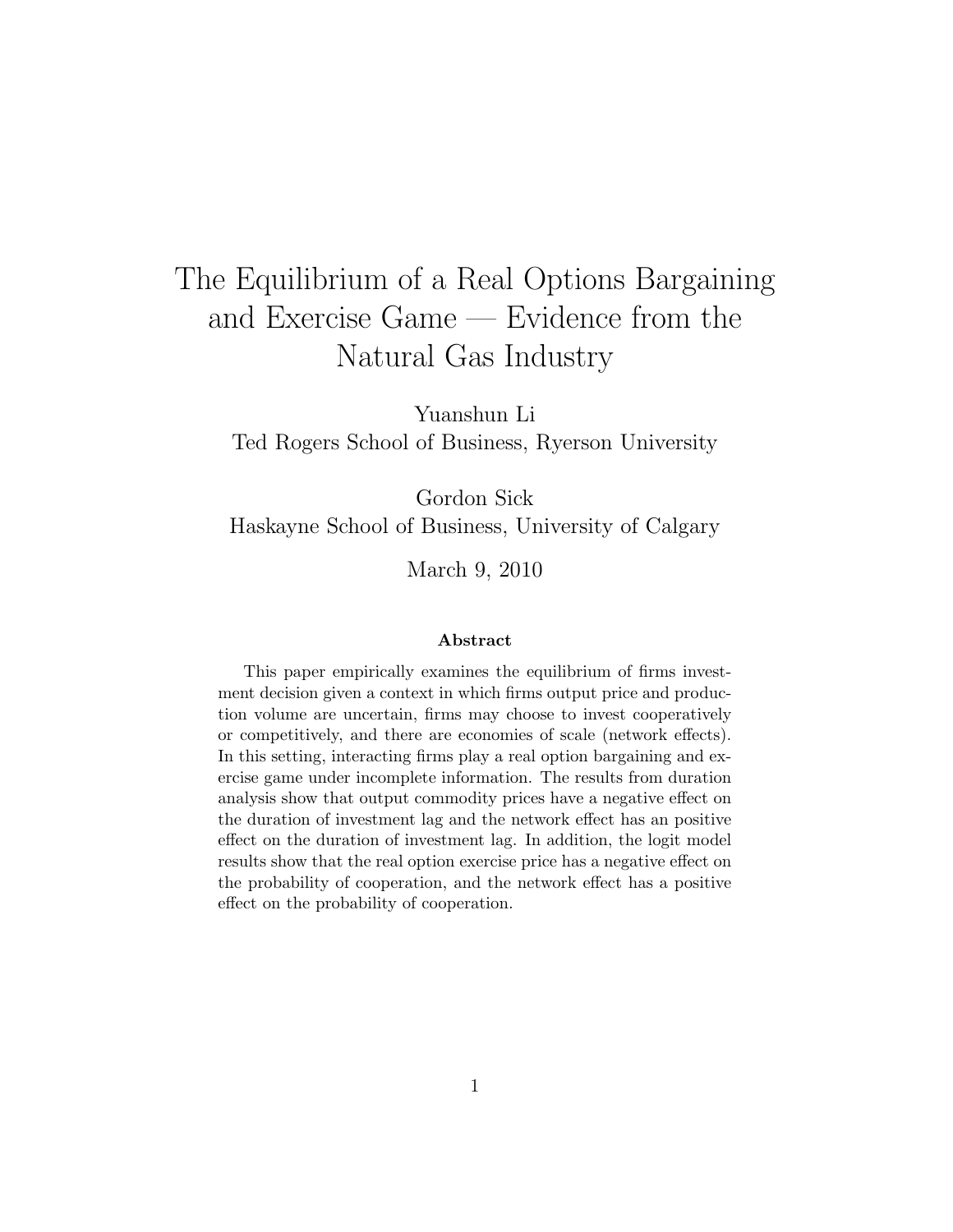### 1 Introduction

Firms' optimal investment decisions under uncertainty has been a controversial topic for a long time due to the observed deviation from zero NPV threshold. The standard real options literature, including [Brennan and Schwartz](#page-26-0) [\(1985\)](#page-26-0); [Dixit and Pindyck](#page-26-1) [\(1994\)](#page-26-1); [Dixit](#page-26-2) [\(1995\)](#page-26-2); [Capozza and Sick](#page-26-3) [\(1991\)](#page-26-3); [Sick](#page-28-0) [\(1995\)](#page-28-0); [Trigeorgis](#page-29-0) [\(1996\)](#page-29-0), asserts that investments should be delayed until uncertainty is resolved or wait for the optimal threshold. However, the competitive real options literature, including [Fudenberg and Tirole](#page-27-0) [\(1985\)](#page-27-0); [Grenadier](#page-27-1) [\(1996,](#page-27-1) [2002\)](#page-27-2); [Mason and Weeds](#page-28-1) [\(2005\)](#page-28-1); [Garlappi](#page-27-3) [\(2001\)](#page-27-3); [Boyer](#page-26-4) [et al.](#page-26-4) [\(2001\)](#page-26-4); [Murto and Keppo](#page-28-2) [\(2002\)](#page-28-2); [Lambrecht and Perraudin](#page-28-3) [\(2003\)](#page-28-3); [Huisman and Kort](#page-27-4) [\(2004\)](#page-27-4); [Thijssen et al.](#page-29-1) [\(2006\)](#page-29-1); [Smit and Trigeorgis](#page-29-2) [\(2004\)](#page-29-2), argues that competition diminishes the real option values and mitigates investment delays, thus, with sufficient competition, firms' investment threshold may be pushed back to zero net present value (NPV). The recent article, [Novy-Marx](#page-28-4) [\(2007\)](#page-28-4) shows that opportunity costs and supply side heterogeneity reduce the competition effect and leads to an investment threshold even later than the standard real option threshold.

Empirical work in testing the competitive real option theory is rare probably due to the shortage of firms' capital budgeting data in irreversible investment at a project level . In a non-competitive setting, [Favero et al.](#page-27-5) [\(1994\)](#page-27-5) develop and test a duration model to explain the appraisal development lag for investment in oil fields. [Hurn and Wright](#page-27-6) [\(1994\)](#page-27-6) use a discrete time hazard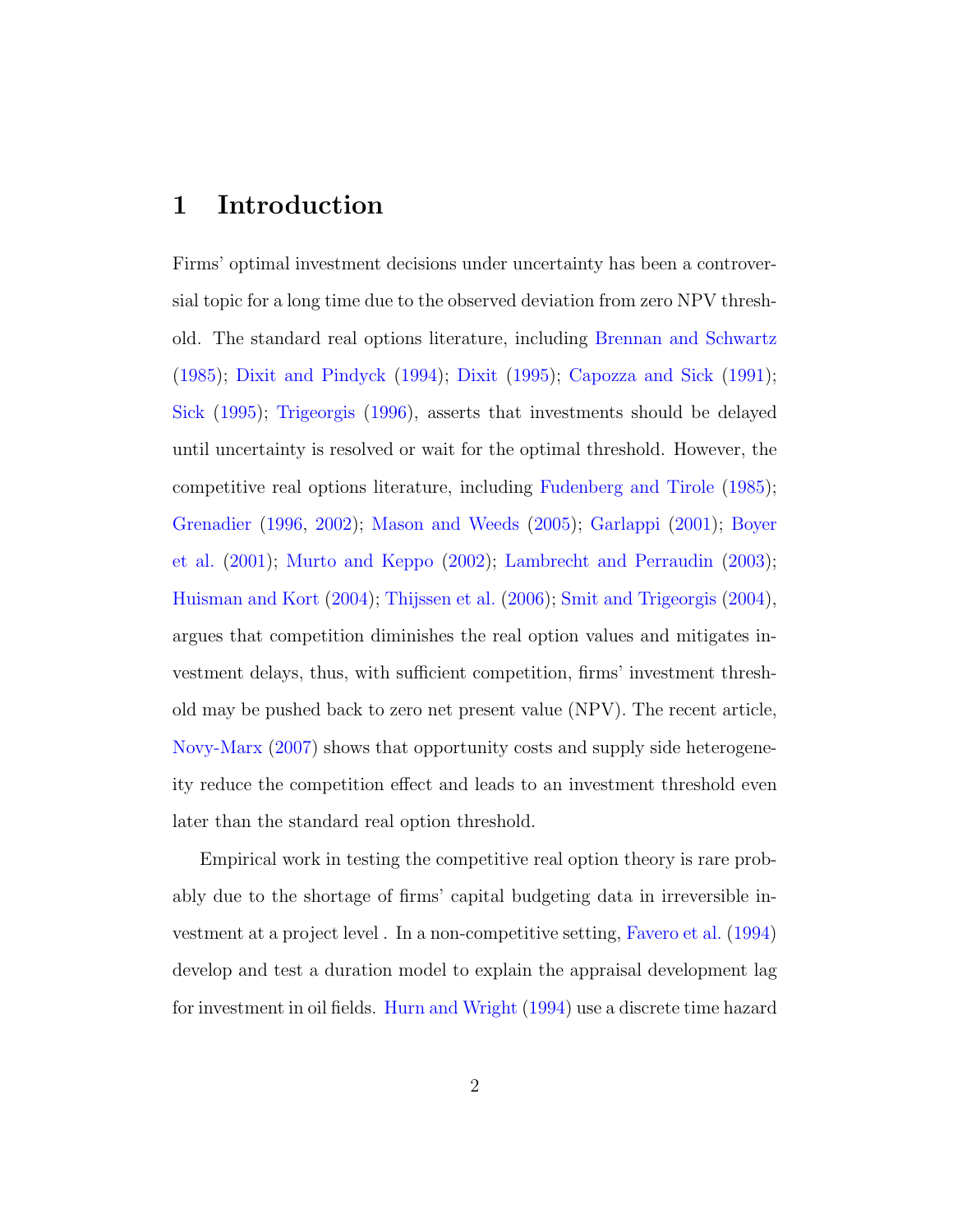regression models to analyze the appraisal lag and the production start-up lag using North Sea Oil Data. [Bulan](#page-26-5) [\(2005\)](#page-26-5) test the real options behavior in capital budgeting decisions using a firm-level panel data set of U.S. companies in the manufacturing sector by looking at the relationship between the firm's investment to capital ratio and total firm uncertainty, measured as the volatility of the firm's equity returns. They find that increased industry uncertainty negatively affects firm investment, and increased firm-specific uncertainty also depresses firm investment. [Bulan et al.](#page-26-6) [\(2002\)](#page-26-6) examine condominium developments in Vancouver in an competitive setting. They find that risk increase leads to delay of new real estate investments, and increases in competition negates the negative effect of risk on investments. All these previous empirical results support that (1) Uncertainty defers the investment because firms want to keep the real option value; (2) Competition accelerates the investment because it erodes option values.

This chapter tests whether firms will consider the possibility of cooperating with their competitors when the competition becomes too fierce using the project level data from Alberta natural gas exploration and processing industry. As discussed in [Sick and Li](#page-29-3) [\(2007\)](#page-29-3), in industries with economies of scale or network effects, firms may benefit from cooperation by avoiding the erosion effect of competition on real option value.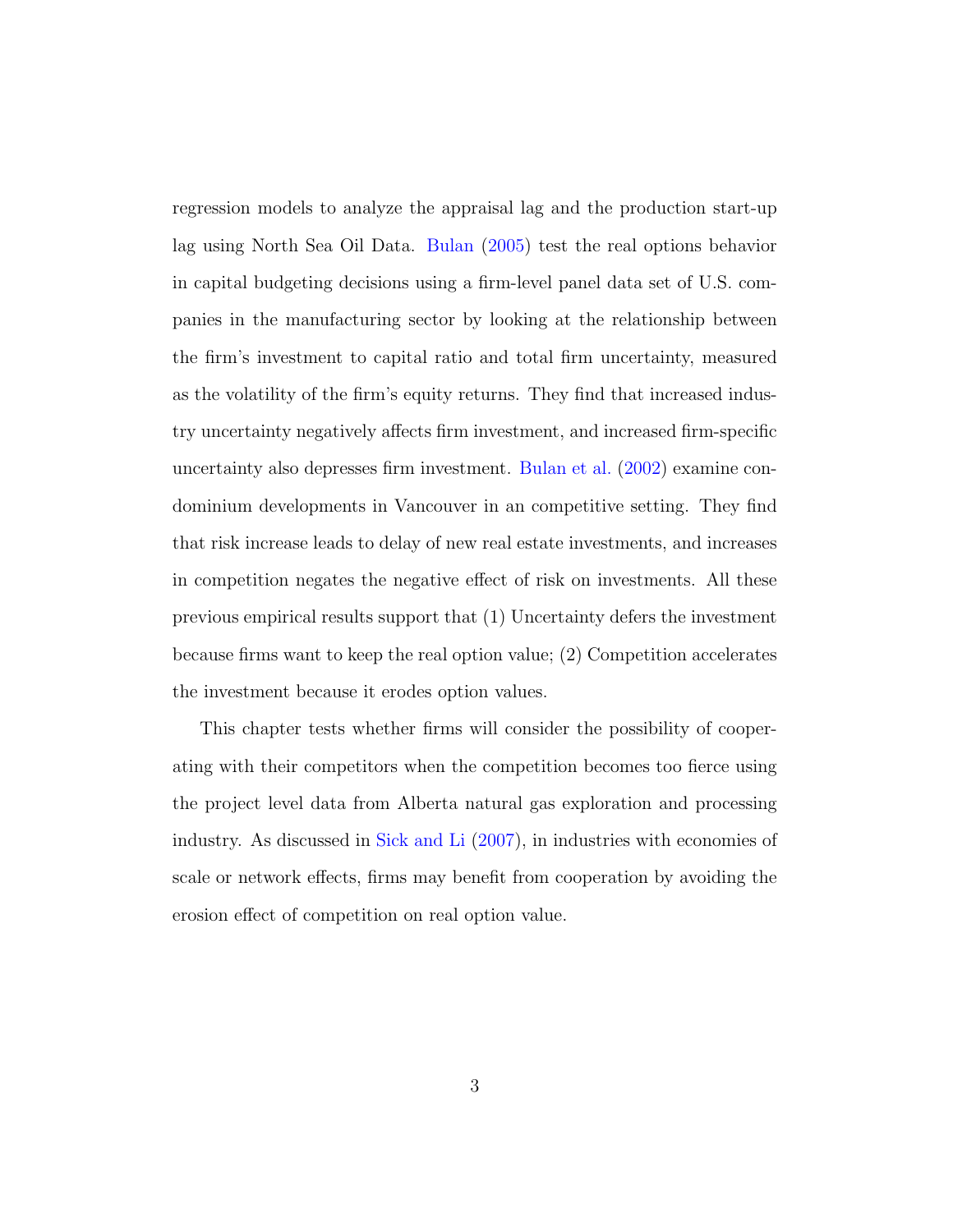### 2 The Data

#### 2.1 Industry background

The development of a natural gas field can be a long-term process. First, in the exploration stage, firms need to collect geological survey data, seismic data and gravitational data in order to examine the surface structure of the earth, and determine the possible locations of gas reservoir. Second, in the drilling stage, firms need to drill several discovery wells to determine the approximate depth and quantity of the gas reservoir. If the discovery wells find that the underground gas reserve is large enough to merit the production, then firms officially have a real option to invest. To start the production, firms need to drill more production wells in order to extract gas from underground reservoir at an optimal scale. Depending on the natural gas commodity price and the estimated reserve quantity, firms may or may not wait for years before they start the actual production. This waiting period between the registration dates of discovery well and the production well is defined as the investment lag.

Raw gas needs to be processed in a gas processing plant before it can be sold in the market. The natural gas sold in the market consists mainly of methane. The raw gas extracted from the production wells is a mixture of methane and other heavier hydrocarbons - such as ethane, propane, butane and pentane - as well as water vapour, hydrogen sulphide,<sup>[1](#page-3-0)</sup> carbon dioxide,

<span id="page-3-0"></span><sup>&</sup>lt;sup>1</sup>As described by the Energy Resources Conservation Board (ERCB), an independent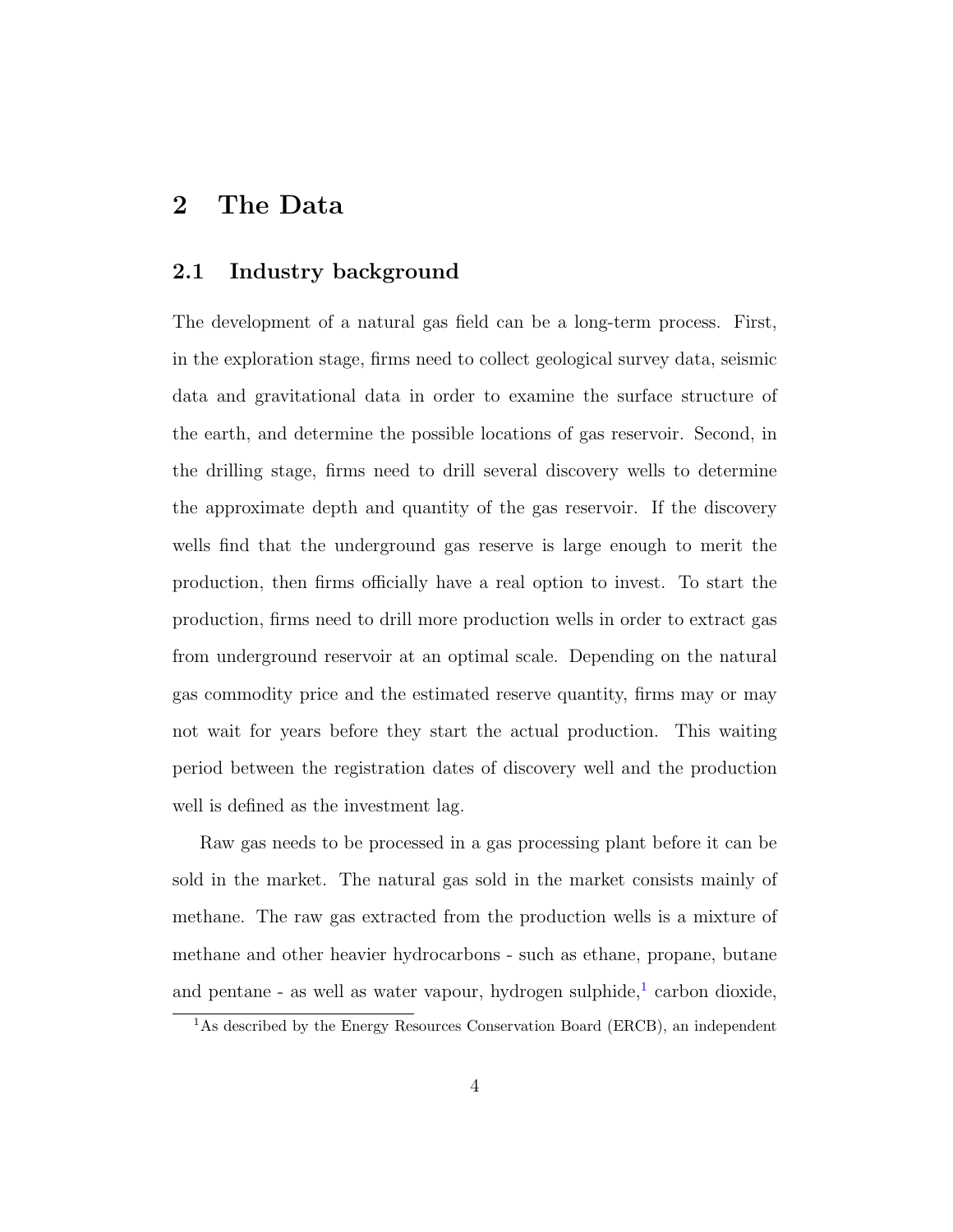nitrogen and other gases. If the natural gas at the wellhead contains more than 1% of hydrogen sulphide, it is called sour gas and has to be processed at sour gas recovery plants to extract sulphur for sale to fertilizer manufacturers and other industries. According to the Energy Resources Conservation Board (ERCB), about 30% of Canada's total natural gas production is sour, most of it found in Alberta and northeast British Columbia. The average rate of sulphur recovery rate at Alberta's sulphur recovery plants has improved from 97.5% in 1980 to 98.8% in 2000. Because of the potential environment issues of  $H_2S$ , the construction and production of sour gas plants is stringently regulated by the ERCB.

Different types of gas plants may engage in different processes, and their construction costs and operating costs may vary in a wide range. Once the raw gas reaches the surface at the production wellhead, it is transported through the gathering systems from individual wells to centralized processing plants, where most non-methane substances are to be removed from the gas stream. A gas processing plant may undertake four main general processes which include oil and condensate removal, water removal, separation of natural gas liquids (NGLs) and sulfur and carbon dioxide removal. In

quasi-judicial agency of the Government of Alberta, Canada regulating Alberta's provincial energy industries such as oil, natural gas, oil sands, coal, and pipelines, hydrogen sulphide  $(H_2S)$  is a colourless substance that is poisonous to humans and animals. Also known as hydrosulfuric acid, sewer gas, and stink damp, it is recognizable by its rotten egg smell at very low concentrations (0.01 - 0.3 parts per million). Exposure at higher concentrations of  $H_2S$  affects a person's sense of smell and, as a result, there is no perceptible odor. Exposure to high concentrations of  $H_2S$  (150 - 750 parts per million) can cause a loss of consciousness and possible death.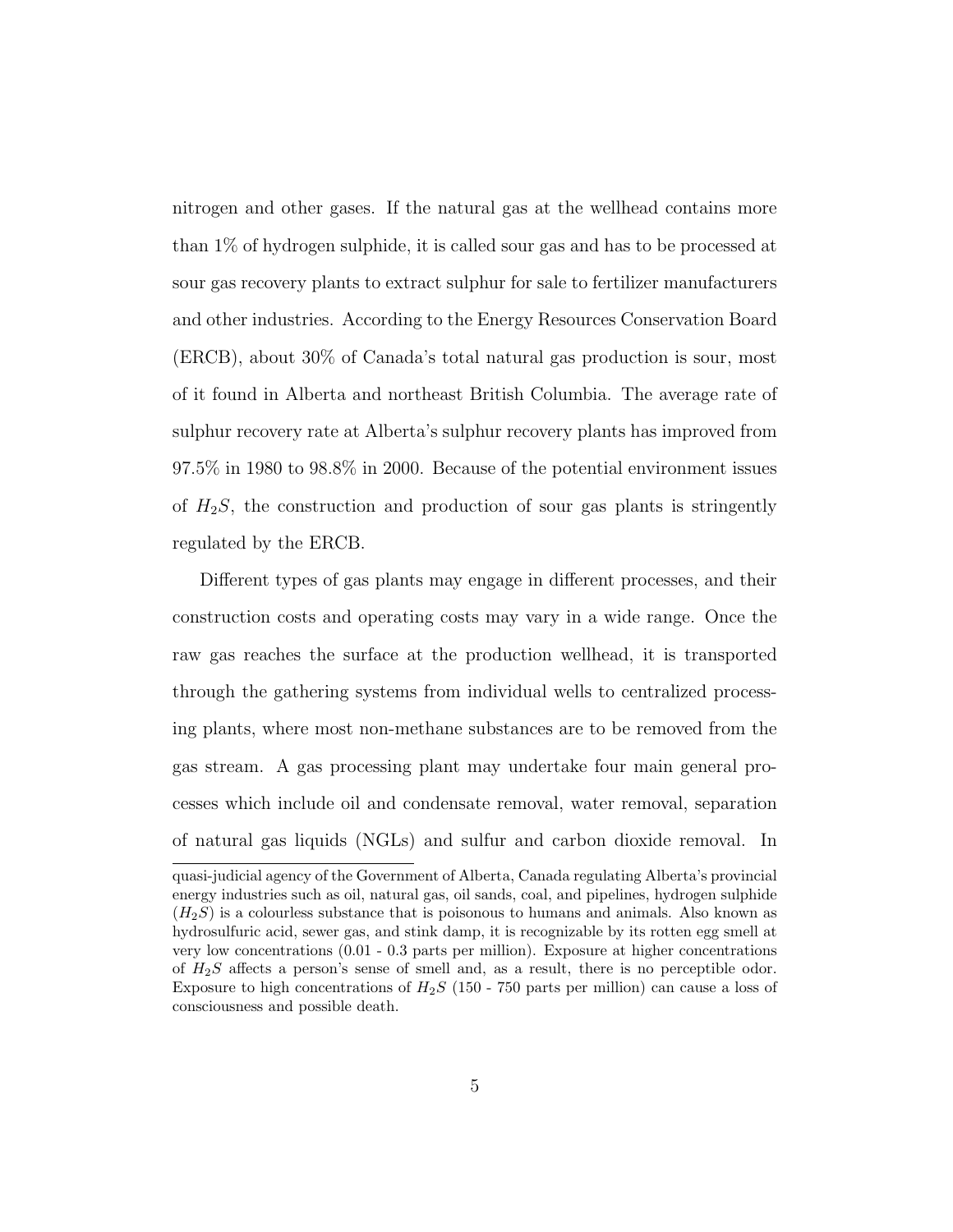Alberta, the ERCB categorizes those centralized processing plants into four types, sweet gas plant, acid gas flaring gas plant, acid gas injection gas plant and sulphur recovery gas plant. The actual processes taking place in these four types gas plants include absorption, adsorption, carbon dioxide removal, refrigeration, Turbo expander, and the Claus process to recover sulfur. After all the processes done at these centralized processing plants, the natural gas is transported to the NGL fractionation plants where the mixed stream of different natural gas liquids are separated out<sup>[2](#page-5-0)</sup> and then to the mainline straddle plants located on major pipeline systems. To avoid unnecessary heterogeneity in gas plants, only those four types of centralized processing plants are included in the sample.

Natural gas fields are also differ by the type, depth, age and location of the underground deposit and the geology of the area. Normally, natural gas is extracted from pure gas wells and from condensate wells where there is little or no crude oil. Such gas is called non-associated gas. Sometimes, natural gas are also found in oil wells where it could be either separate from, or dissolved in the crude oil in the underground formation. These gas are called associated gas. To avoid the potential heterogeneity problem in the gas field reservoirs, only those non-associated gas fields are included in the sample.

<span id="page-5-0"></span><sup>&</sup>lt;sup>2</sup>The NGLs are sold separately for use as diluent in heavy oil processing, and as feedstock for petrochemical plants or as fuel.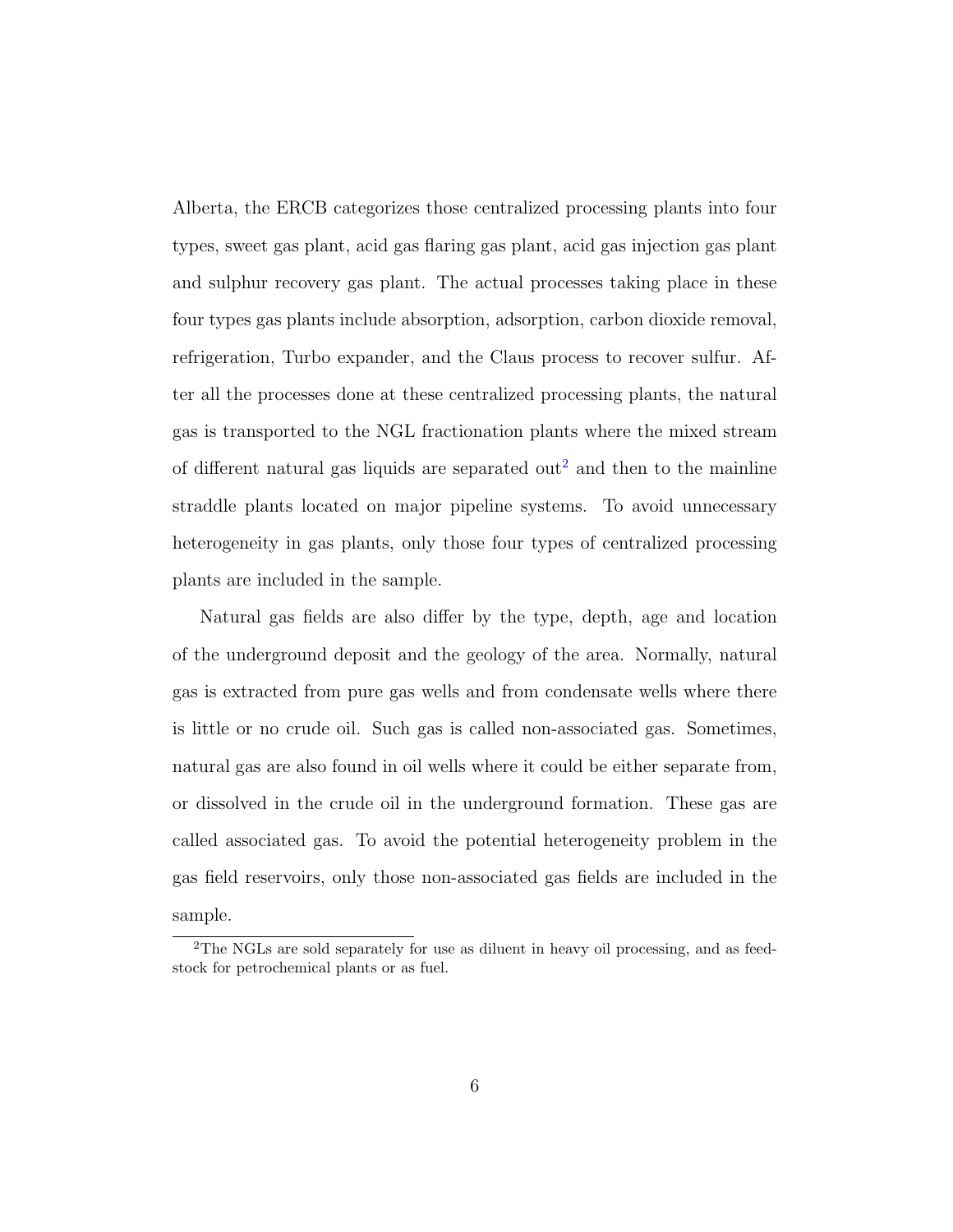#### 2.2 The variables

To empirically test the real option exercise game model, I collected data for more than 1, 100 natural gas fields and 1, 200 natural gas processing plants located in the province of Alberta. The data are from various ERCB annual publications and the registration files of individual gas processing plant and natural gas field.<sup>[3](#page-6-0)</sup>

The discovery time starts from year 1904 and ends at year 2006. It is indicated by the registration year of the earliest discovery well within each field. ST98 report provides the name, code, location and initial established reserves for every field. It also provides the discovery year of wells and mean formation depth for all reserve pools within every field. Pool level data are grouped and summarized to form the field level data including the initial reserve, discovery year and average depth. The total number of discovery wells within every fields is calculated from ST98 too.

The production startup time extends from year 1954 to 2007 as indicated by the registration year of the earliest registered gas processing plant of each field. ST102 lists the facility ID, location, subtype code for all active and inactive natural gas production facilities. By choosing subtype 401, 402, 403, 404 and 405, four types of centralized processing plants — sweet gas plant, acid gas flaring gas plant, acid gas injection gas plant and sulphur recovery gas plant are included in the sample. ST50 reports the plant ID and location, plant operator name and code, plant licensee, plant process, registered plant

<span id="page-6-0"></span><sup>3</sup>A citation list of these various publications is available upon request.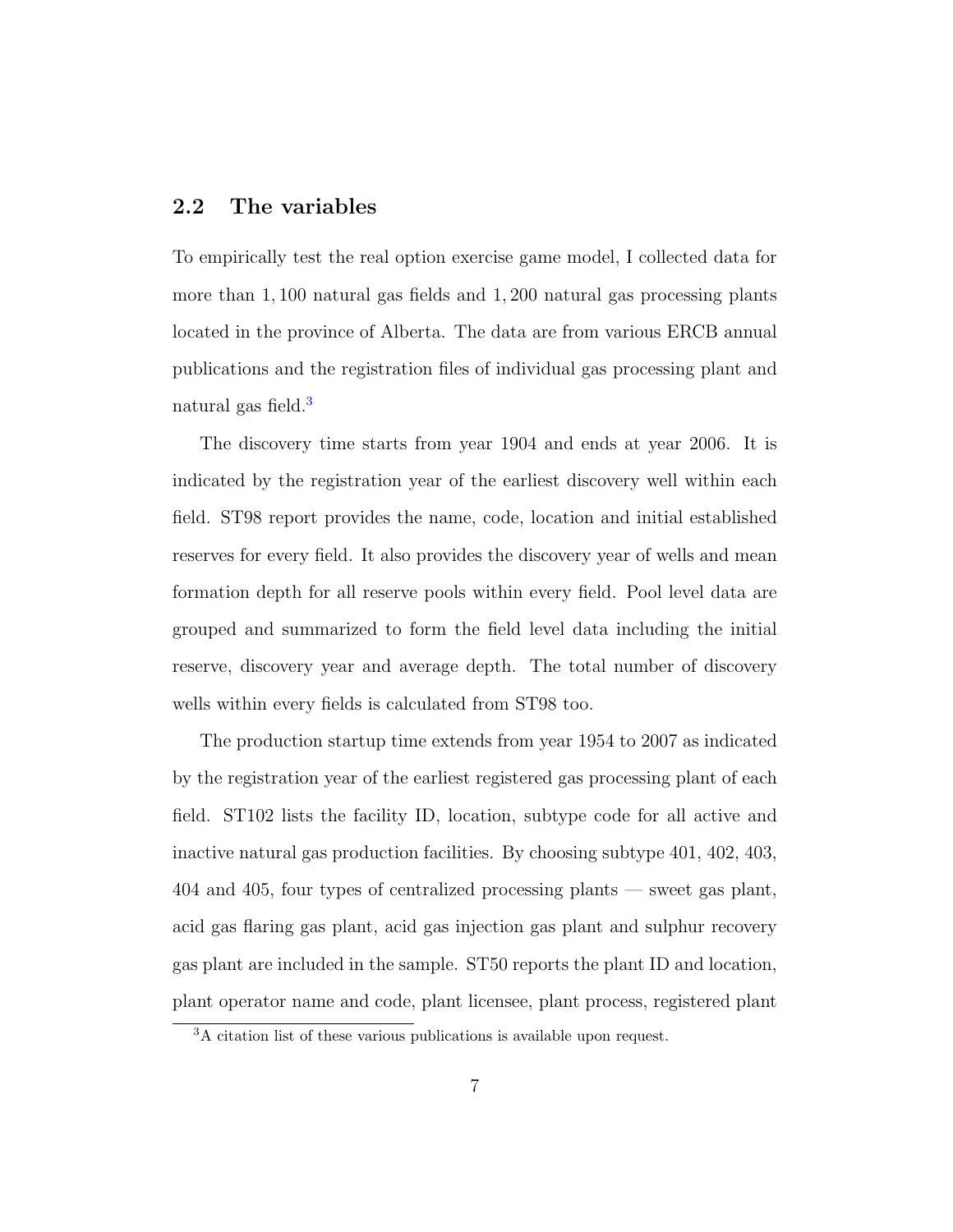capacity, registration year, ERCB approval code, fields and pools that are registered to serve. ST50 are used in conjunction with ST102 to determine the plant capacity, production startup time, and to build up the association between the plants and the fields. ST50 are record in excel file since 1999, but all previous years ST50 are recoded in the microfiche collection. In order to find the association between the plants and fields, I have to manually search through the historical ST50 in order to find the earliest plant that were registered to process gas from particular field.

The historical natural gas price from 1922 to 2007 is collected from Energy Information Administration of U.S. government. Once the field discovery time and production startup time are determined, the price at discovery and price at production are then determined by matching the year variable. Ultimately, a sample of around 500 observations was formed at the investment project level where each observation associates one plant with one fields, or several fields sometimes.

A cooperative gas processing plant is defined as one plant serving, or historically having served multiple natural gas reservoir fields that are operated by multiple field operators. A non-cooperative gas processing plant is a plant serving one field or multiple fields operated by one field operator, or historically never served multiple fields operated by multiple field operators. The variable, COOP, indicates whether the gas processing plant is cooperative. If a plant is registered to process gas from multiple fields, it is a cooperative plant and COOP is equal to one. Otherwise, it is a non-cooperative plant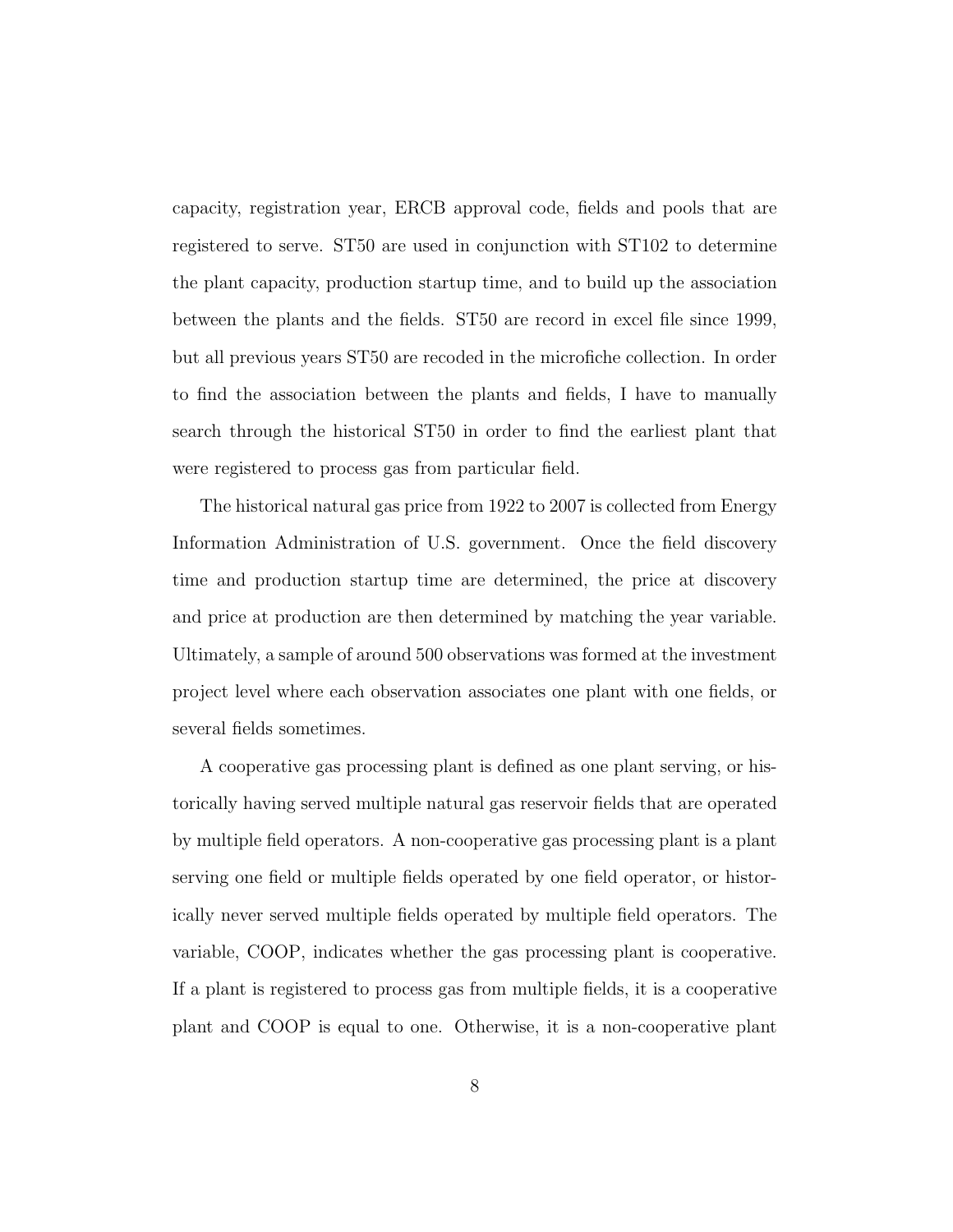and COOP has a value of zero. The explanatory variables are listed in this vector,

## PRICEDIS, PRICEPROD, RESERVE,WELLSDISC, DURATION, DEPTH, CAPACITY }.

PRICEDIS is the natural gas price at the discovery time.

PRICEPROD is the natural gas price at the time of production.

RESERVE is the initial reserve quantity of the field.

- DEPTH is the average depth of all production wells within particular field, representing the drilling costs.
- CAPACITY is the plant's daily processing capacity, proxying the construction cost of the plant.
- DURATION measures the investment lag between discovery time and production time.
- WELLSDISC is the total number discovery wells within a certain field, representing the level of network effect. More discovery wells suggest more reserves and greater future production flows. These greater production flows would need a larger pipeline throughput volume which generates a higher level of the network effect. This variable can also be viewed as an approximate proxy of competition level. If one field has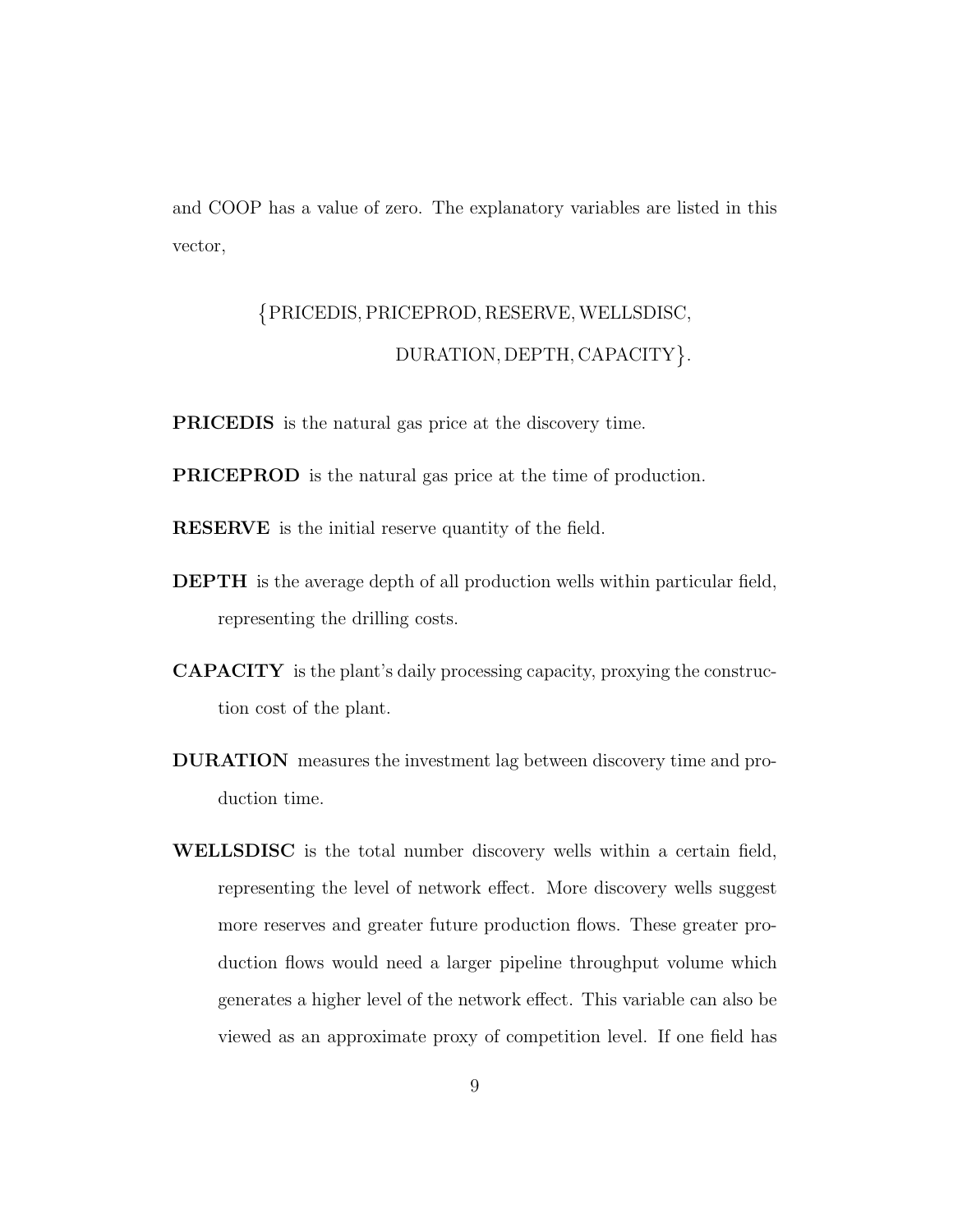more discovery wells drilled, it is likely that they are owned by more firms which all have the potentials and motivations to become the first mover.

The main feature of the data and variables are summarized in Table [1.](#page-10-0) Out of 513 gas fields, 393 of them have been developed and producing gas as of year 2007. The mean of the variable COOP is 0.61, greater than 0.5, suggesting that more cooperative plants have been built since 1950s. The average of start production price (PRICEPROD) is more than three times higher than the price at discovery (PRICEDIS). The average investment lag is around 31 years. This indicates that on average, firms did wait for higher real option exercise price to start their production. The average depth of these production wells is 1, 356 MKB (Meters below Kelly Bushing). The average plant capacity is 1, 182 thousand cubic meters per day. The average gas reserve size is 11, 268 million cubic meters. The network effect or the competition effect (WELLSDISC) varies from one well per field to 1, 068 wells per field with an average of 105 wells per field.

### 3 The Empirical Models and Results

#### 3.1 The logit model of cooperative investment

To analyze firms' strategic real option investment decision under competition, a logit model is appropriate to test whether firms may consider the option of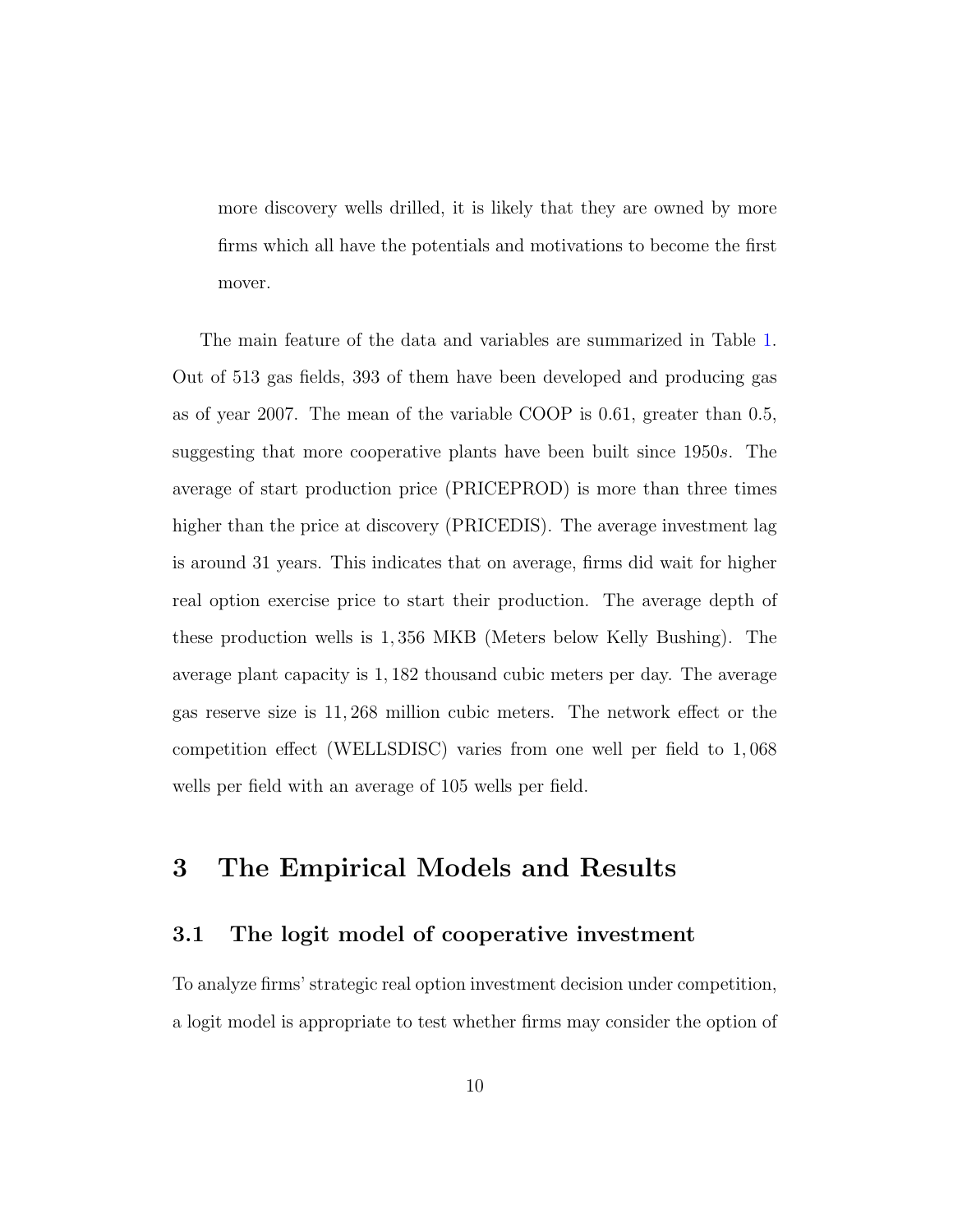<span id="page-10-0"></span>

| Variable  | Obs | Mean     | Std Dev. | Min    | Max      |
|-----------|-----|----------|----------|--------|----------|
| coop      | 393 | 0.61     | 0.49     | 0.00   | 1.00     |
| pricedis  | 442 | 0.48     | 0.78     | 0.05   | 7.33     |
| priceprod | 393 | 1.85     | 1.54     | 0.10   | 7.33     |
| reserve   | 513 | 11267.93 | 19914.34 | 1.00   | 77780.00 |
| wellsdisc | 513 | 104.94   | 179.39   | 1.00   | 1068.00  |
| duration  | 513 | 31.35    | 25.39    | 0.00   | 103.00   |
| depth     | 511 | 1356.32  | 804.83   | 244.81 | 4187.00  |
| capacity  | 387 | 1181.97  | 2156.66  | 11.90  | 11941.00 |

Table 1: Summary Statistics. The variable, COOP indicates whether the gas processing plant is cooperative. PRICEDIS is the natural gas price at the discovery time. PRICEPROD is the natural gas price at the time of production. RESERVE is the initial reserve quantity of the field. DEPTH is the average depth of all production wells within particular field, representing the drilling costs. CAPACITY is the plant's daily processing capacity, proxying the construction cost of the plant. WELLSDISC is the total number discovery wells within certain field, representing the level of network effect. DURATION measures the waiting period (investment lag) between discovery year and start production year.

cooperating with their competitors when facing severe competition, or simply be forced to invest as soon as NPV equals zero. The decision of cooperation is the result of a sequential bargaining game as discussed in [Sick and Li](#page-29-3) [\(2007\)](#page-29-3). If firms decide to cooperate, they build a cooperative gas plant with larger capacity to process gas from multiple fields. If firms were not able to agree on the lease rate (gas processing fee), the leader would start the investment and production along, the follower would wait until its own threshold reaches.

Specifically, [Sick and Li](#page-29-3) [\(2007\)](#page-29-3) predicts the following:

1. Firms' reservation lease rates are concave in the commodity price (for both the leader and the follower), and the size of the equilibrium cooperation range is decreasing in commodity price once the real option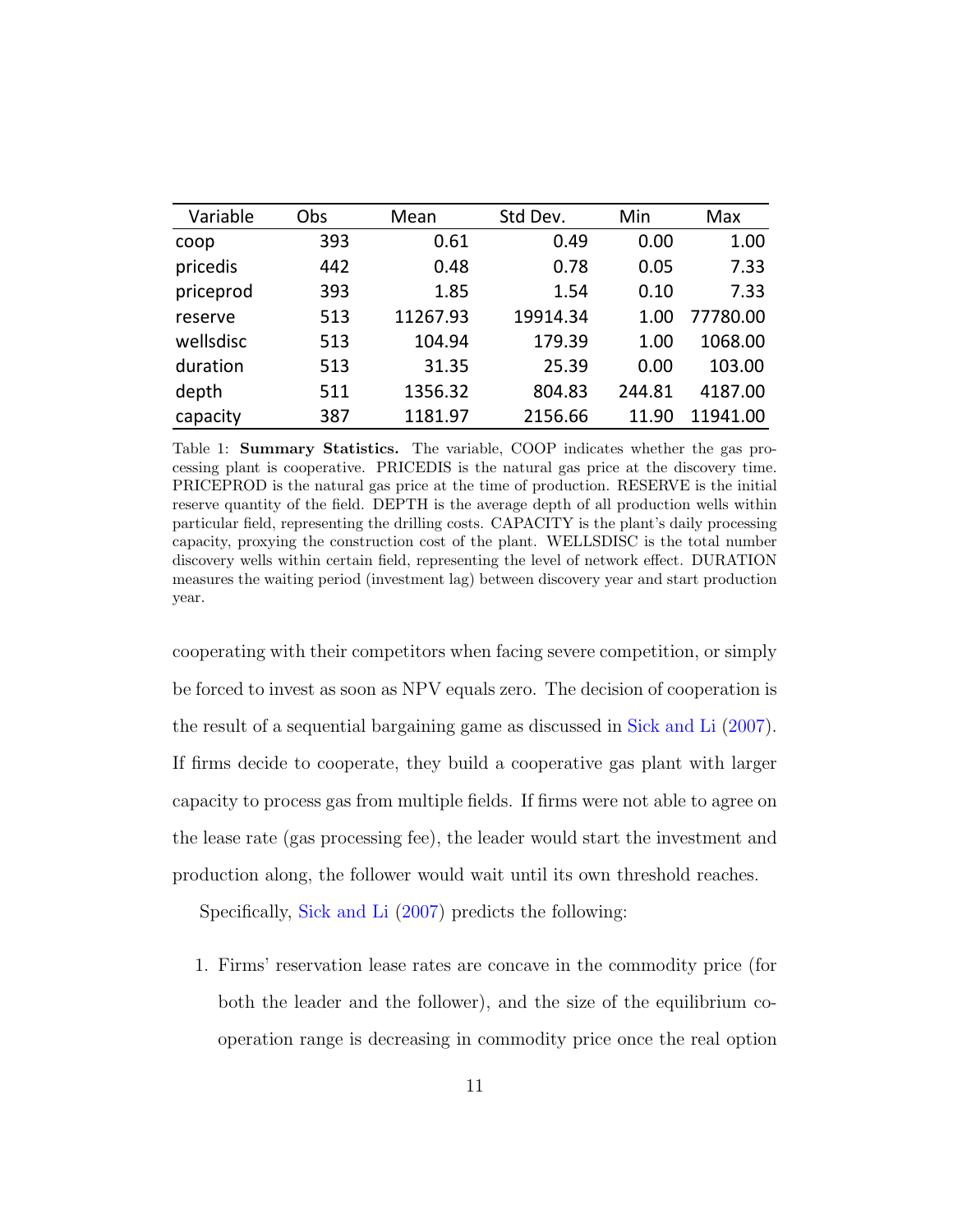to invest is exercised.

- 2. Firms' reservation lease rates are not very sensitive to the initial reserve level within the non-exercising region. However, they decrease as initial reserve quantity increases, and the size of the equilibrium cooperation range is decreasing in commodity price within the exercising region.
- 3. Within the exercising region, a larger network effect decreases the leader's and the follower's reservation lease rate. Thus, as network effect increases, the leader's minimum acceptable lease rate is lower lease rate but the follower's maximum acceptable lease rate is also reduced. Therefore, the effect of network effect on equilibrium range is mixed.

These predictions yield three testable implications for the logit model of cooperation.

Hypothesis 1 The gas price has a non-monotonic effect on the probability of cooperation. It increases the cooperation probability within the nonexercising region, which is unobservable in the data sample. All the investment projects registered in ERCB have already been exercised, so they do appear in the data. As a result of this, increased gas prices are expected to have a negative effect on the cooperation probability within the exercising region.

Hypothesis 2 Initial reserve quantity is expected to have a negative effect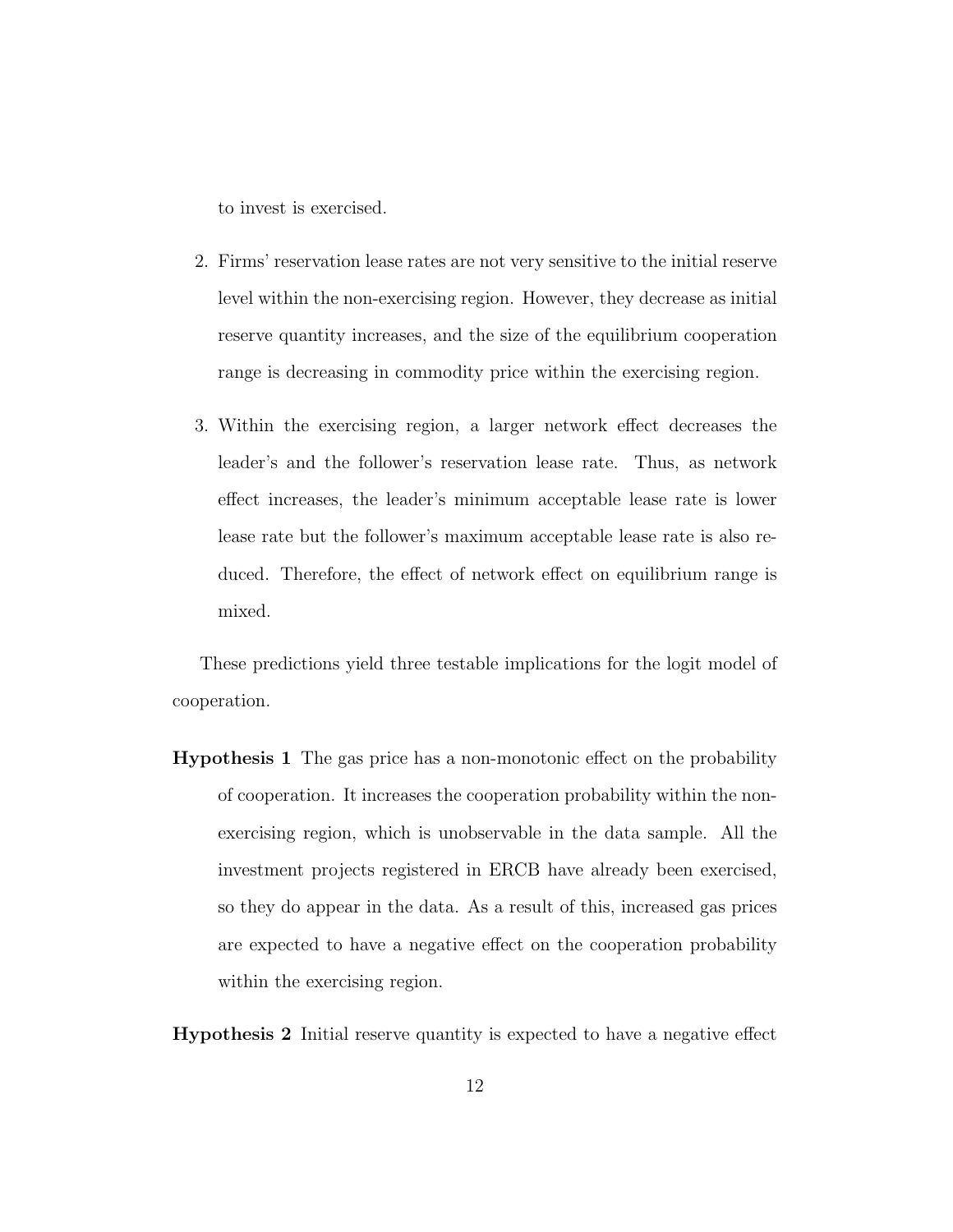on the probability of cooperation within the exercising region.

Hypothesis 3 The effect of network effect or competition effect on the probability of cooperation is mixed. If the competition effect dominates the network effect (economies of scale), firms are more likely to build noncooperative plant. If the network effect dominates the competition effect, firms are more likely to build cooperative plant.

The logit regression equation is presented as the log of the odds ratio in favor of cooperation — the ratio of the probability that firms act cooperatively to the probability that firms act non-cooperatively:

$$
\ln\left(\frac{P}{1-P}\right) = \alpha + \beta^{pd}
$$
PRICEDIS +  $\beta^{pp}$ PRICEPROD +  $\beta^{rs}$ RESERVE  
+  $\beta^{d}$ DEPTH +  $\beta^{c}$ CAPACITY +  $\beta^{w}$  WELLSDISC  
+  $\beta^{dn}$  DURATION +  $\varepsilon$   
where  $P = E$ (COOP = 1|X)  
and  $\mathbf{X} = \{PRICEDIS, PRICEPROD, RESERVE, DEPTH,CAPACITY, WELLSDISC, DURATION\}.$ 

To control for the potential endogeneity of the explanatory variable, CAPACITY, a 2-stage logit model is also estimated. In the first stage linear regression, the exogenous variable DEPTH is used as an instrumental variable to estimate a proxy variable CAPTY, resembling the original CAPACITY.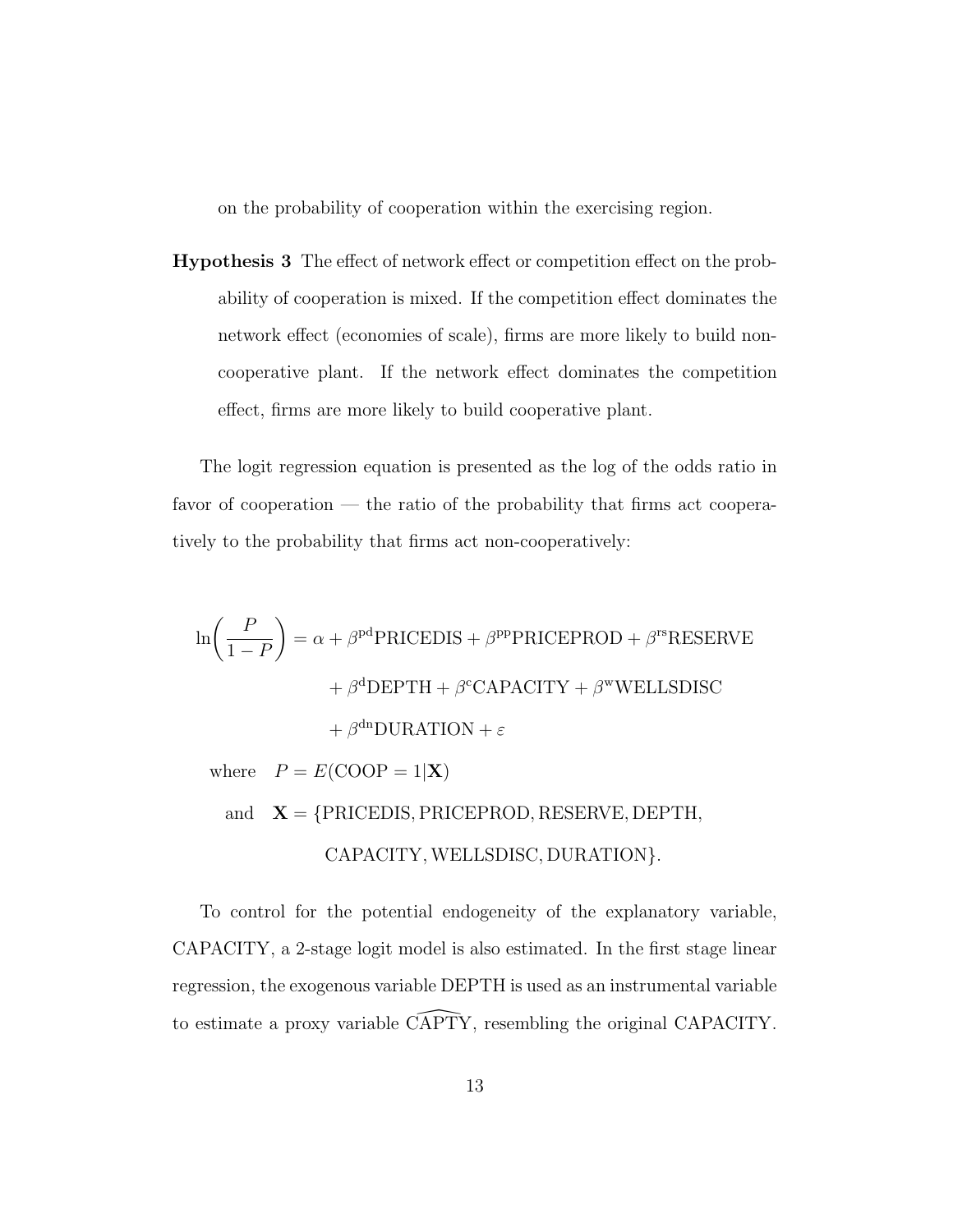In the second stage logit model,  $\widehat{CAPTY}$  is included as a regressor to replace CAPACITY. The 2-stage logit model is expressed as:

Stage 1: CAPACITY = 
$$
\alpha_1 + \delta
$$
DEPTH +  $\varepsilon_1$   
\nStage 2:  $\ln\left(\frac{P}{1-P}\right) = \alpha_2 + \beta^{pd}$ PRICEDIS +  $\beta^{pp}$ PRICEPROD  
\n $+ \beta^{rs}$ RESERVE +  $\beta^{c}$ CAPTY  
\n $+ \beta^{w}$ WELLSDISC +  $\beta^{dn}$ DURATION +  $\varepsilon_2$   
\nwhere  $P = E$ (COOP = 1|X)  
\nand  $X = \{PRICEDIS, PRICEPROD, RESERVE, CAPTY,$   
\nWELLSDISC, DURATION}.

Table [2](#page-14-0) reports the results from the logit regression of cooperation. In both simple logit and 2-stage logit model, the negative coefficients of PRICEPROD are consistent with Hypothesis 1. The real option exercise price has a negative effect on the probability of cooperation. For one cent increase in the initial gas price, the probability that firms build a cooperative gas plant decreases by a factor of 0.53 in the 2-stage logit model, or 0.58 in the simple logit model.<sup>[4](#page-13-0)</sup> This is because as gas prices increase, the follower's real option exercise hurdle price is easier to reach. Therefore the follower's willingness to play cooperatively decreases, since it has a more viable chance of building

<span id="page-13-0"></span><sup>&</sup>lt;sup>4</sup>Here, 0.5329 is calculated as  $\exp^{-0.6294}$  and 0.5829 is calculated as  $\exp^{-0.5397}$ . As with many other papers interpreting logit results, instead of interpreting the log odds of the dependent variable, we exponentiate the coefficients and interpret them as odds-ratios.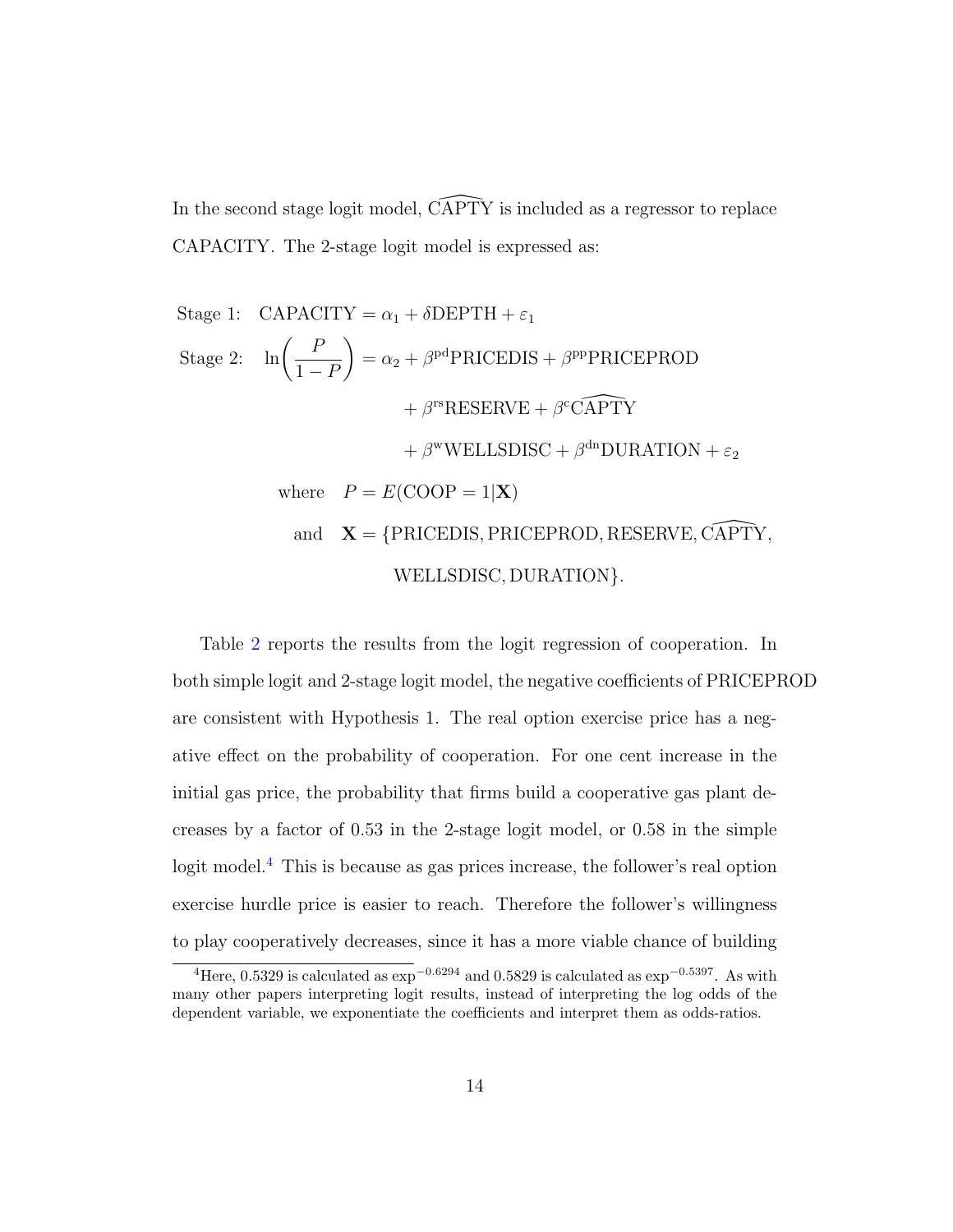<span id="page-14-0"></span>

| Variables  |             | Simple logit |   | Variables       |             | 2-stage logit  |         |
|------------|-------------|--------------|---|-----------------|-------------|----------------|---------|
|            |             |              |   |                 |             | Stage 1        |         |
|            |             |              |   | capacity        | Coef.       | Std. Err       | t       |
|            |             |              |   | depth           | 0.8627      | 0.1348         | 6.40    |
|            |             |              |   | constant        | $-107.9803$ | 226.9679       | -0.48   |
|            |             |              |   |                 |             | Stage 2        |         |
| Coop       | Coef.       | Std. Err.    | z | Coop            | Coef.       | Std. Err.      | z       |
| pricedis   | 0.5556      | 0.4259       |   | 1.30 pricedis   | 0.4590      | 0.4037         | 1.14    |
| priceprod  | $-0.5397$   | 0.1328       |   | -4.06 priceprod | $-0.6294$   | 0.1412         | $-4.46$ |
| reserve    | $-1.51E-05$ | 0.0000       |   | $-1.25$ reserve | $-1.08E-05$ | 0.0000         | $-1.02$ |
| wellsdisc  | $-0.0020$   | 0.0022       |   | -0.91 wellsdisc | 0.0006      | 0.0003         | 2.51    |
| duration   | 0.0070      | 0.0144       |   | 0.48 duration   | $-0.0024$   | $0.0020 -1.22$ |         |
| depth      | 0.0004      | 0.0002       |   | $1.65$ depth    |             |                |         |
| capacity   | 0.0004      | 0.0002       |   | 2.75 captyhat   | 0.0004      | 0.0139         | 0.03    |
| constant   | 0.65637     | 0.4608       |   | 1.42 constant   | 1.114297    | 0.415305       | 2.68    |
| N          | 323         |              |   | N               | 327         |                |         |
| Chi-square | 69.80       |              |   | Chi-square      | 58.05       |                |         |
| Adj. $R^2$ | 0.1669      |              |   | Adj. $R^2$      | 0.1361      |                |         |

Table 2: Logit models of cooperation. It provides the logit model estimates for cooperation. The dependent variable is COOP, indicates whether the gas processing plant is cooperative. PRICEDIS is the natural gas price at the discovery time. PRICEPROD is the natural gas price at the time of production. RESERVE is the initial reserve quantity of the field. DEPTH is the average depth of all production wells within particular field, representing the drilling costs. CAPACITY is the plant's daily processing capacity, proxying the construction cost of the plant. WELLSDISC is the total number discovery wells within certain field, representing the level of network effect. DURATION measures the waiting period (investment lag) between discovery year and start production year.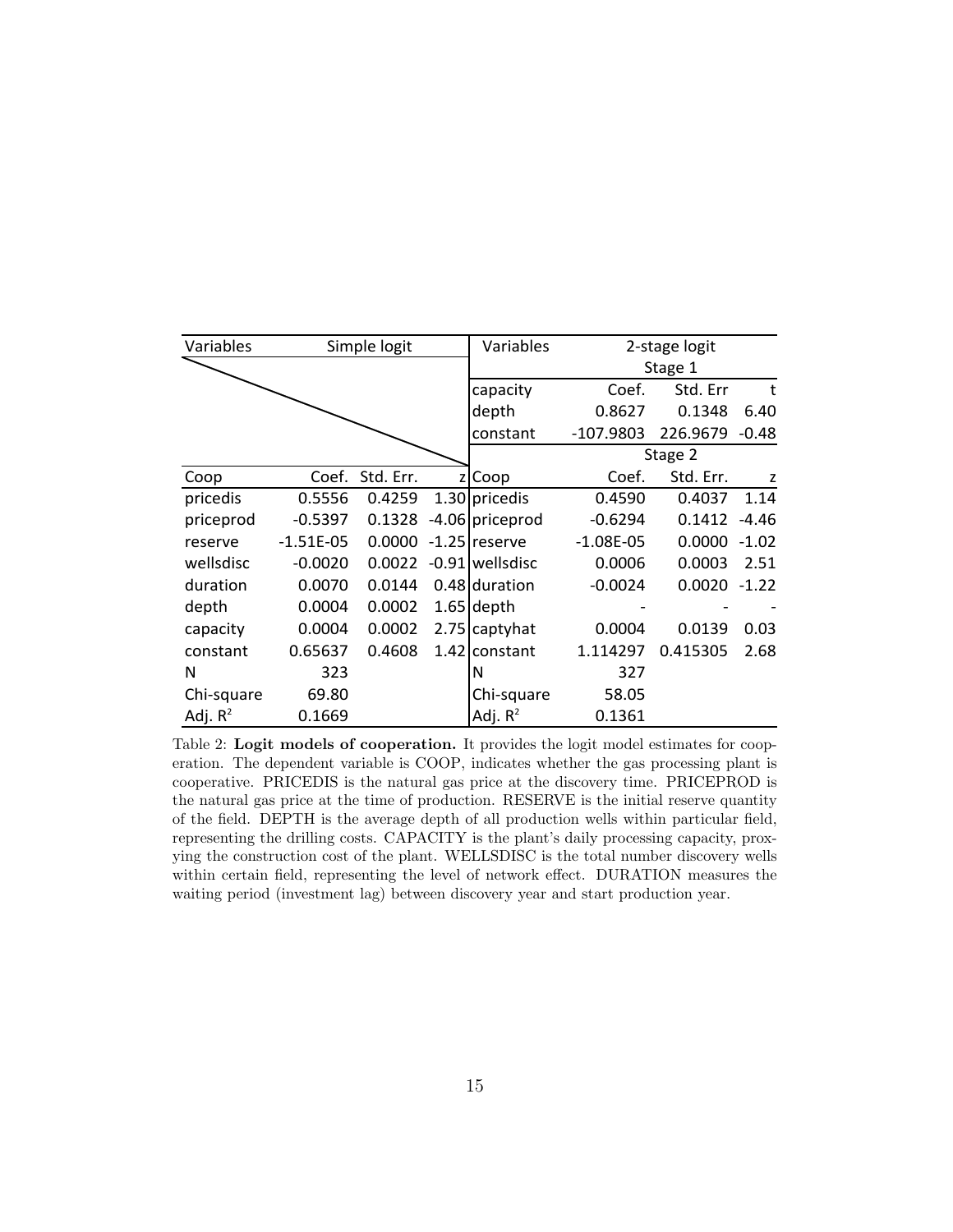its own plant. If the leader does not lower the lease rate accordingly, the bargaining game may end in a non-cooperative equilibrium, which reduces the probability of cooperation.

The coefficient of WELLSDISC is positive (0.06), which confirms Hypothesis 3. The competition effect is dominated by the network effect and the number of discovery wells has a positive effect on cooperation. For every unit increase in WELLSDISC, the probability of building a cooperative plant increases by a factor of 1.0006. In a more crowded field, whichever firm builds the plant first will become the leader and have the ability of extract rents from the followers. All firms possessing a similar reserve size will share a similar exercise price and want to seize this opportunity. The competition level rises. Meanwhile, firms are also aware of the beneficial network effect that becomes stronger because more firms may start producing together. As the network effect dominates the competition effect, firms are more willing to cooperate rather compete with each other when more there are more discovery wells.

Hypothesis 2 is not strongly confirmed, since the coefficient of reserves is not statistically significant in either of these two models. However, the negative sign of reserve coefficient does indicate the right direction predicted by Hypothesis 2. The extremely small coefficients, −0.0000151 in simple logit and −0.0000108 in 2-stage logit are caused by the large magnitude of reserves. Capacity is found to have positive effect on the probability of cooperation in the simple logit model only. Once the heterogeneity problem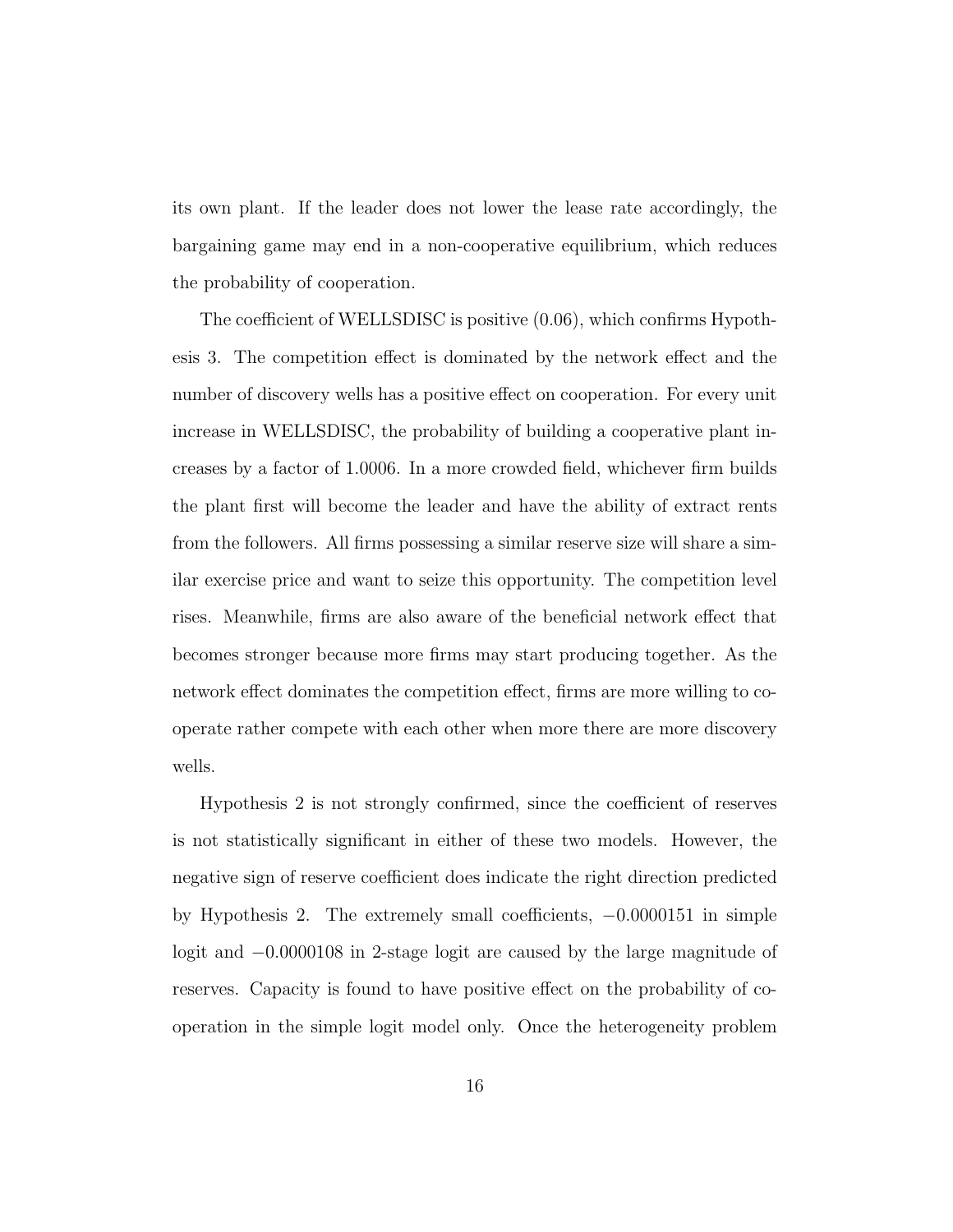is purged in the 2-stage logit model using DEPTH as the instrumental variable, the effect of capacity ceases to be statistically significant. This shows that larger plant capacity may not be the cause but the outcome of firms' cooperative investment, i.e., cooperative plants are normally larger in order to accommodate natural gas from multiple fields.

# 3.2 The duration model of investment timing for building a gas processing plant

To analyze the effect of gas price, price volatility, quantity of gas reserves and the network effect (competition effect) on the investment time lag, I use the framework of duration analysis. Denote the dependent variable  $t$  as the observed investment time lag between the reserve discovery time  $t_1$  and the production startup time  $t_2$ . The lag t is measured as  $t = t_2 - t_1$ , and has a probability density of  $f(t)$ , and associated cumulative distribution function of  $F(t)$ . The survival function is  $S(t) = 1 - F(t)$ . The hazard function is  $h(t) = \frac{f(t)}{S(t)} = \frac{f(t)}{1-F(t)}$  $\frac{f(t)}{1-F(t)}$ . The functional form of  $h(t)$  depends on the distribution of t. Based on this hazard function,  $h(t)$ , a proportional hazard (PH) model conditional on time-invariant covariates x can be defined as

$$
h(t, \alpha; \mathbf{x}, \lambda) = h_0(t, \alpha) \theta(\mathbf{x})
$$
\n(1)

where  $h_0(t, \alpha)$  is the baseline hazard function with parameter  $\alpha$  and is common to all units in the population. The individual hazard functions,  $h(t, \alpha; \mathbf{x}, \lambda)$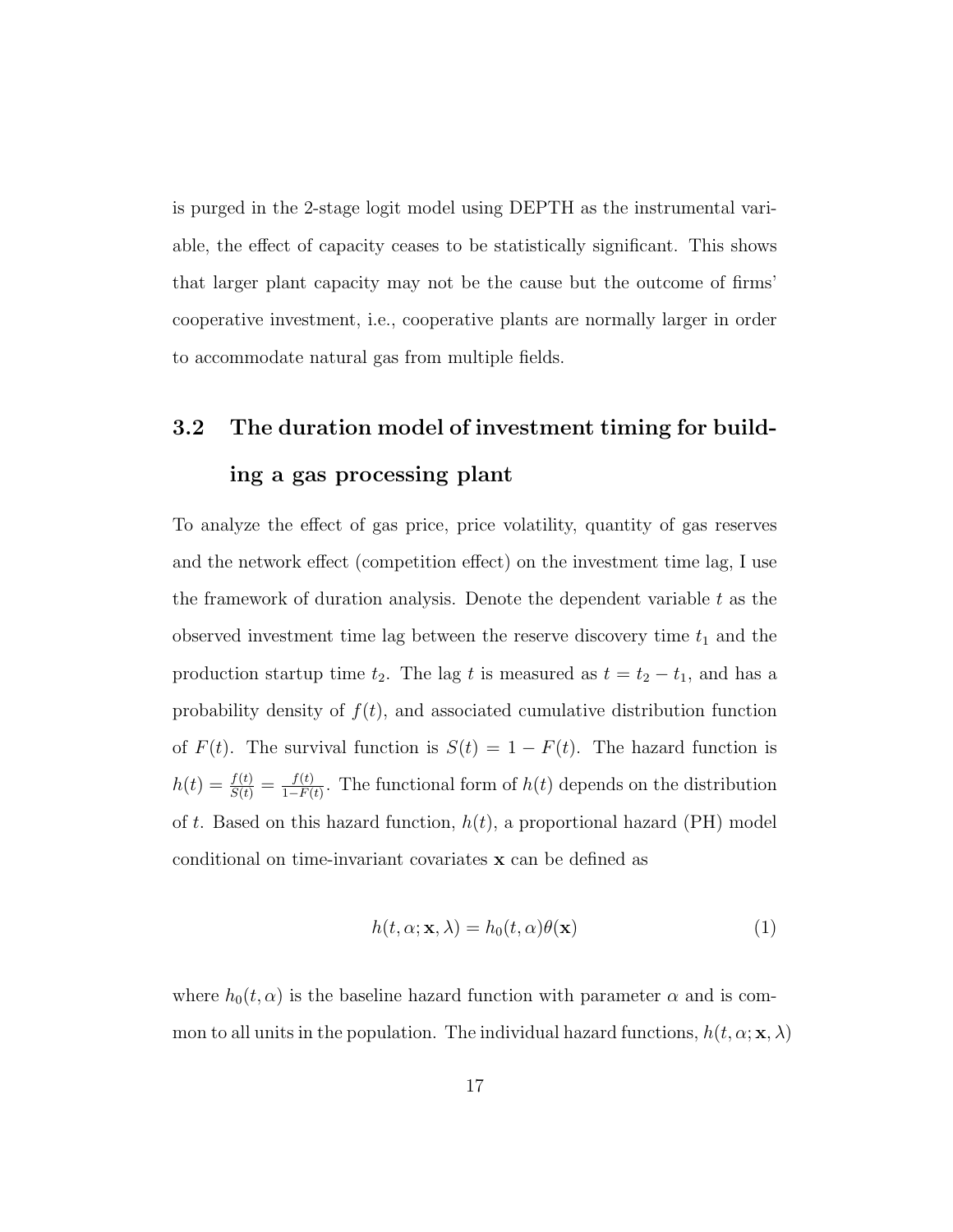differ proportionately from the baseline hazard by a nonnegative factor  $\theta(\mathbf{x})$ . The function  $h_0(t, \alpha)$  may either be left unspecified which gives the Cox proportional hazard, or be assumed to follow a specific distribution such as the exponential, Weibull<sup>[5](#page-17-0)</sup> or Gompertz distribution as described in [Lee and](#page-28-5) [Wang](#page-28-5) [\(2003\)](#page-28-5).

Using the [Wooldridge](#page-29-4) [\(2002\)](#page-29-4) formulation,  $\theta(\mathbf{x})$  is normally parameterized as  $\theta(\mathbf{x}) = \exp(\lambda \mathbf{x})$ , where  $\lambda$  is a vector of parameters and  $\mathbf{x}$  is the vector of explanatory variables. To interpret the estimates of  $\lambda$ , the hazard function needs be represented in the regression form

$$
\ln h(t, \mathbf{x}) = \lambda \mathbf{x} + \ln h_0(t).
$$

The explanatory variable vector  $x$  is defined as:

## {COOP, PRICEDIS, PRICEPROD, RESERVE, DEPTH, CAPACITY, WELLSDISC}

which includes the discovery price, production price, initial reserve quantity, average well depth, plant capacity and the number of discovery wells within

<span id="page-17-0"></span><sup>5</sup>The Weibull distribution is a generalization of the exponential distribution of a Poisson Process, which has a constant hazard rate over time. A full specification of the Weibull distribution hazard function includes:  $f(t) = \alpha \theta t^{\alpha-1} \exp(-\theta t^{\alpha}); S(t) = \exp(-\theta t^{\alpha}); F(t) =$  $1-\exp(-\theta t^{\alpha}); h(t) = -\frac{d\ln S(t)}{dt} = \alpha \theta t^{\alpha-1}$  where,  $\theta = \exp(\mathbf{x}\lambda)$  and  $\alpha$  is a parameter. If  $\alpha >$ 1, the hazard is monotonically increasing (positive duration dependence); if  $0 < \alpha < 1$ , the hazard is monotonically decreasing (negative duration dependence). The baseline hazard for the Weibull distribution is  $h_0(t, \alpha) = \alpha t^{\alpha-1}$ , where  $\alpha$  is a nonnegative parameter.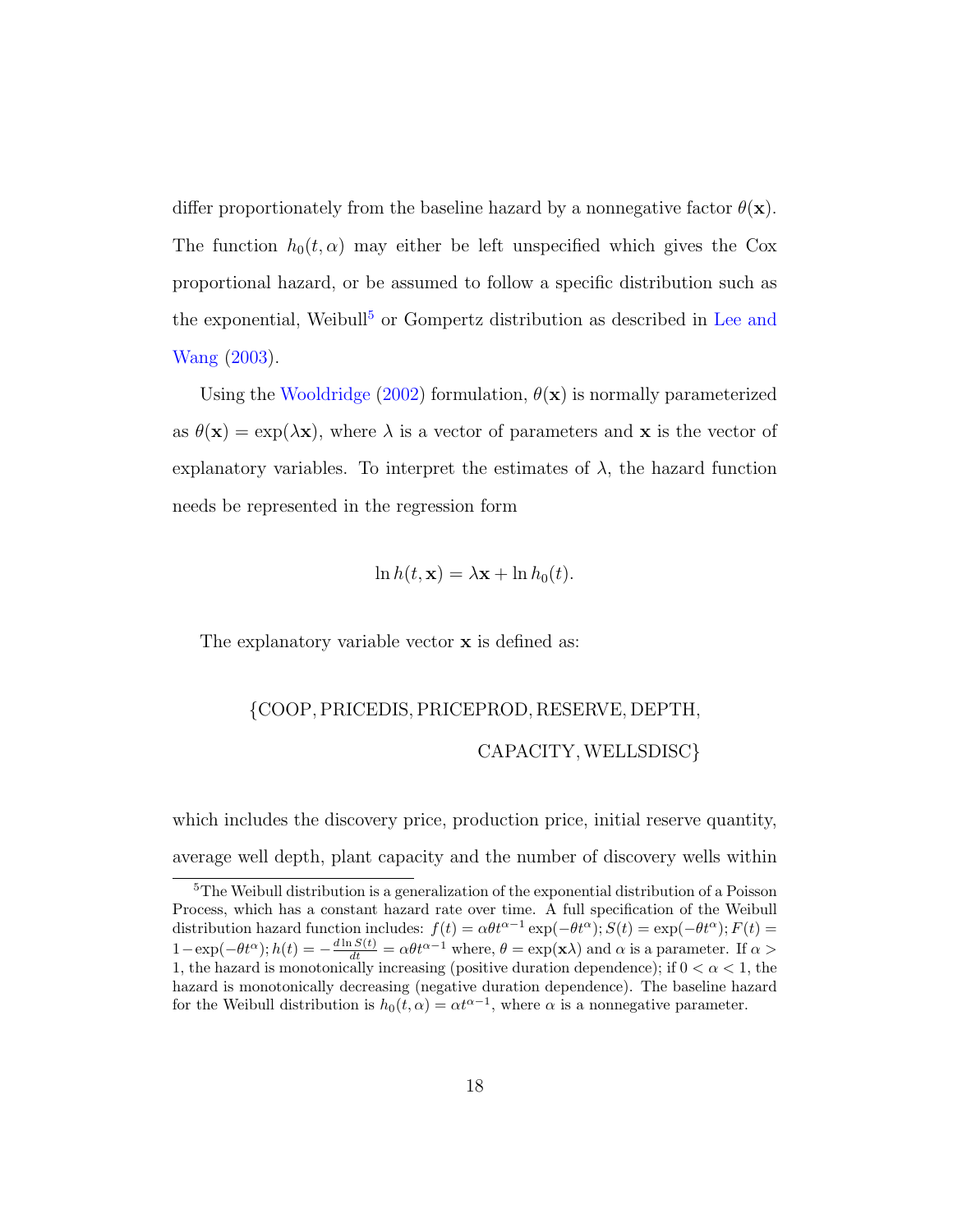individual field.

An alternative assumption here would be the accelerated failure time (AFT) model which requires the choice of hazard function distribution. The AFT model is expressed as a linear function of the explanatory covariates,

$$
\ln t = \lambda \mathbf{x} + \nu
$$

where **x** is the covariate vector same as in PH model,  $\lambda$  is the regression coefficient vector, and  $\nu$  is the residual term. The distribution of the residual determines the regression model. If  $\nu$  is assumed normal, the lognormal AFT model is obtained<sup>[6](#page-18-0)</sup>. If  $\nu$  is assumed to follow logistic distribution, the log-logistic AFT model is obtained. Similarly, assuming  $\nu$  follows extremevalue theory yields the exponential AFT model or the Weibull AFT model. Assuming an incomplete gamma function for  $\nu$  gives the generalized gamma AFT model.

At this stage, it is premature to determine whether the investment lag can be characterized by positive or negative duration dependence. Simply assuming an arbitrary distribution that displays certain characteristic may lead to estimation bias. Therefore, both proportional model and accelerated failure time model are estimated using all available distributions, which closely resembles [Favero et al.](#page-27-5) [\(1994\)](#page-27-5), [Kiefer](#page-27-7) [\(1988\)](#page-27-7) and [Hurn and Wright](#page-27-6) [\(1994\)](#page-27-6). Under PH model, four models are estimated including the semi-parametric

<span id="page-18-0"></span> ${}^{6}$ Log-normal distribution leads to a non-monotonic hazard function, whose hazard rate initially increases and then decreases with time.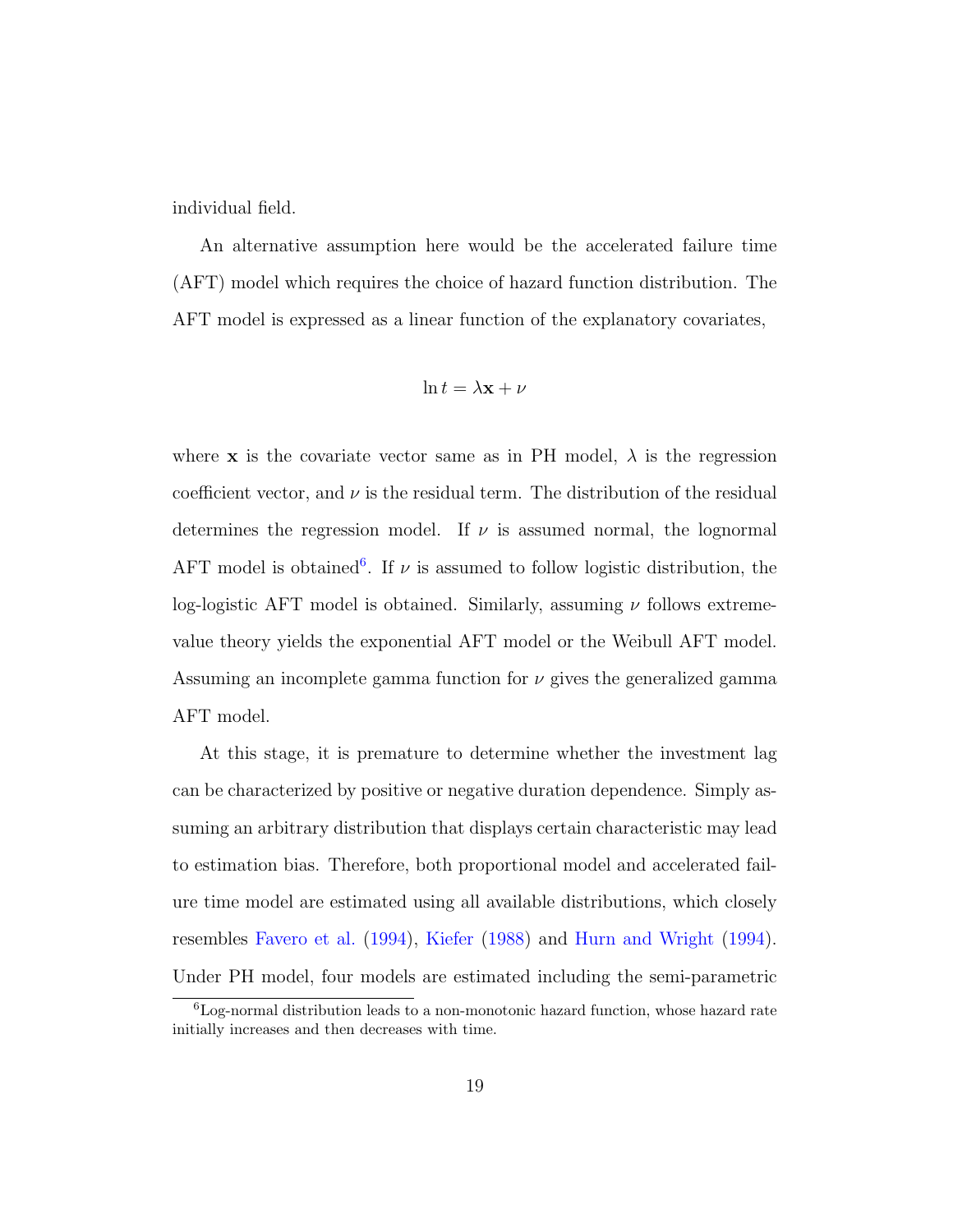Cox PH model, exponential PH model, Weibull PH model and Gompertz PH model. Under AFT model, five models are estimated including exponential AFT model, Weibull AFT model, lognormal AFT model, log-logistic AFT model and generalized gamma AFT model.

The following two hypotheses will be tested with the duration model.

- Hypothesis 4 The duration of the investment lag is expected to depend negatively on the gas price and initial reserves. Gas price and initial reserve positively related to firm's profit. When the gas price rises or firms have increased estimation reserve estimates, the expected profit would rise and firms are more likely to exercise the real option to invest.
- Hypothesis 5 The competition effect and the network effect may decrease or increase the investment lag depending on which effect dominates. [Grenadier](#page-27-2) [\(2002\)](#page-27-2), [Leahy](#page-28-6) [\(1993\)](#page-28-6) and [Kogan](#page-28-7) [\(2001\)](#page-28-7) argue that competition erodes real option values and reduces the development delay to zero-NPV rule, which means competition should have negative effect on the investment lag. Conversely, [Novy-Marx](#page-28-4) [\(2007\)](#page-28-4) argues that in industries with significant opportunity cost or supply side heterogeneity, this erosion effect of competition is not strong enough to offset the real option value, and firms may delay even further than the optimal investment threshold derived from the standard real option model. In the case of developing natural gas fields, the opportunity costs exist because, once the field is developed, it cannot be developed second time.[7](#page-19-0)

<span id="page-19-0"></span><sup>7</sup>This differs from the opportunity costs defined in Novy-Marx model, which assumes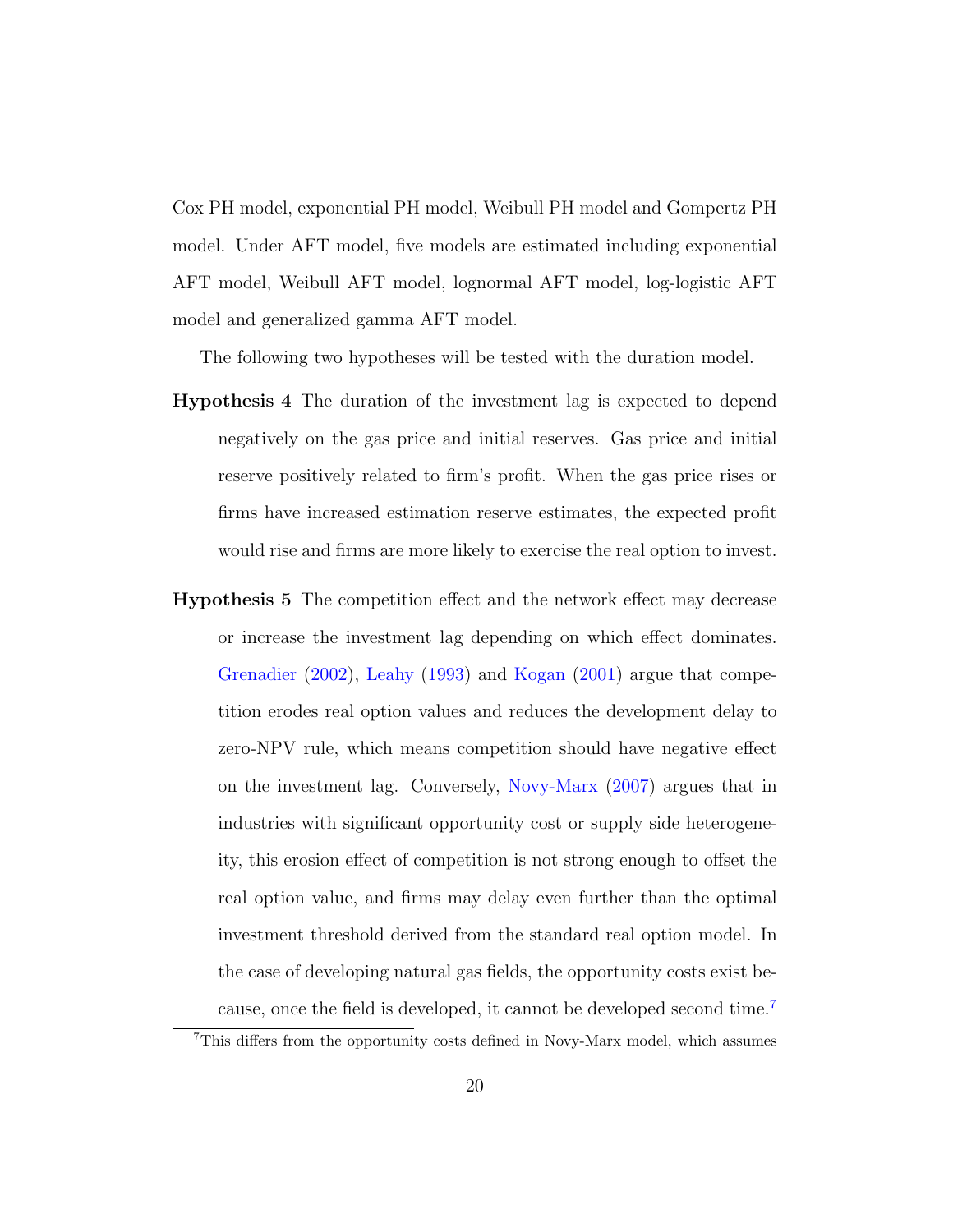The firms are also heterogeneous because the sizes of their reserves are quite different. Another important factor is the network effect which tends to increase the investment lag. It is thus interesting to test which one is the dominating factor in the gas production industry. The estimation of the duration analysis shall be able to verify either one of these two results.

the firm can reinvest again, because the resource is renewable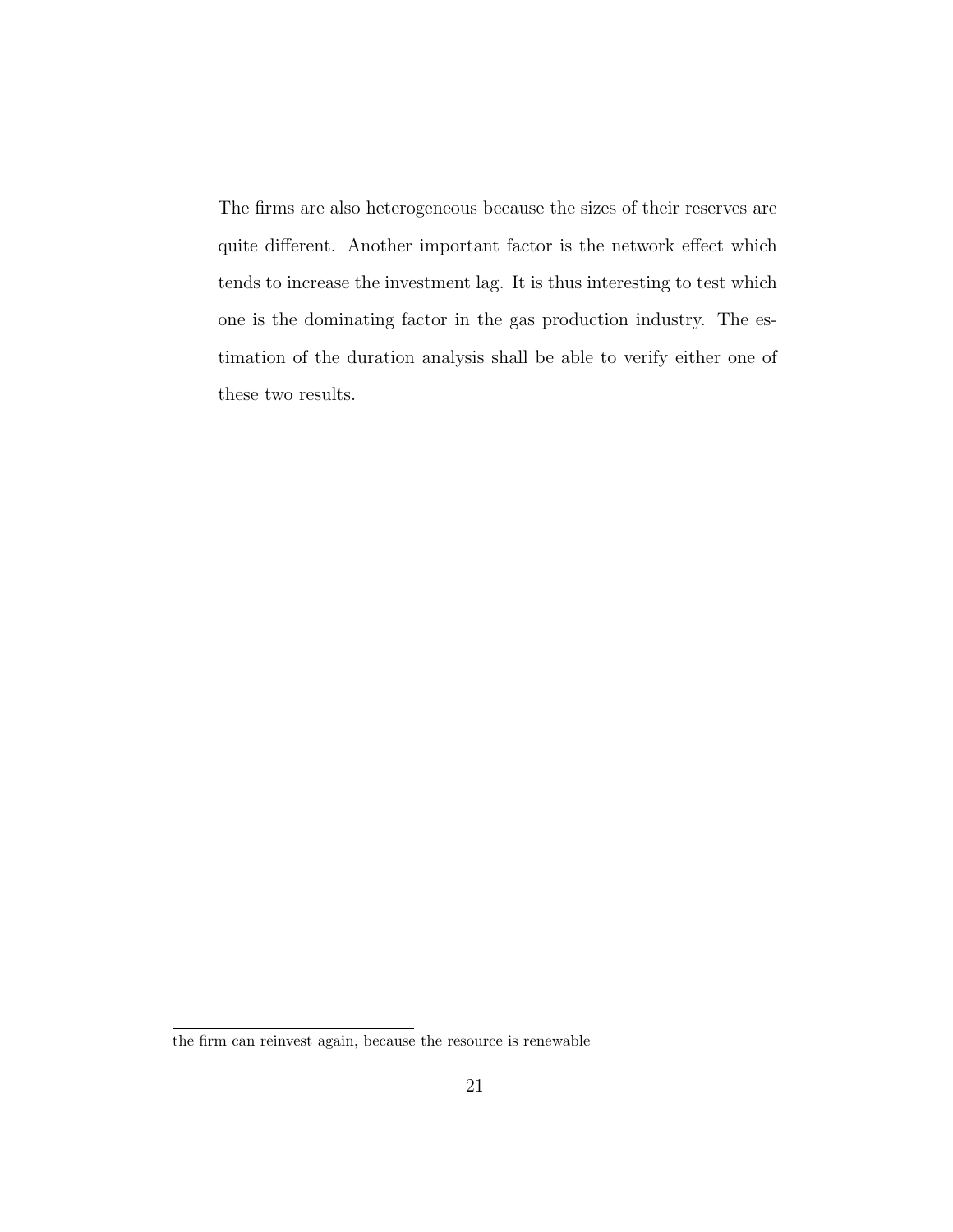<span id="page-21-0"></span>

| Panel A. Proportional hazar                  |               |                     |               |            |                    |               |                  |                |                       |                |                 |          |
|----------------------------------------------|---------------|---------------------|---------------|------------|--------------------|---------------|------------------|----------------|-----------------------|----------------|-----------------|----------|
|                                              | Cox           | Proportional Hazard |               |            | Exponential Hazard |               |                  | Weibull Hazard |                       |                | Gompertz Hazard |          |
| Duration                                     | Haz. Ratio    | Coefficient         | N             | Haz. Ratio | Coefficient        | N             | Haz. Ratio       | Coefficient    | N                     | Haz. Ratio     | Coefficient     | N        |
| coop                                         | 0.9290        | $-0.0736$           | $-0.58$       | 1.0012     | 0.0012             | 5.<br>0.<br>0 | 1.0022           | 0.0022         | 0.02                  | 0.9266         | $-0.0763$       | $-0.61$  |
| pricedis                                     | 4.8226        | 1.5733              | 8.13          | 2.0697     | 0.7274             | 4.10          | 4.0523           | 1.3993         | 7.34                  | 5.1257         | 1.6343          | 8.43     |
| priceprod                                    | 0.5812        | $-0.5426$           | $-7.56$       | 0.7909     | $-0.2346$          | $-4.36$       | 0.6246           | $-0.4707$      | $-6.92$               | 0.5729         | $-0.5570$       | $-7.69$  |
| reserve                                      | 1.0000        | $-2.82E - 06$       | $-0.61$       | 1.0000     | $-1.49E - 06$      | $-0.32$       | 1.0000           | $-1.67E - 06$  | $-0.36$               | 1.0000         | $-2.32E - 06$   | $-0.50$  |
| wellsdisc                                    | 0.9983        | $-0.0017$           | $-1.88$       | 0.9988     | $-0.0012$          | $-1.31$       | 0.9979           | $-0.0021$      | $-2.29$               | 0.9982         | $-0.0018$       | $-1.93$  |
| depth                                        | 1.0002        | 0.0002              | 2.16          | 1.0001     | 0.0001             | 0.93          | 1.0002           | 0.0002         | 1.70                  | 1.0002         | 0.0002          | 2.09     |
| capacity                                     | 1.0001        | 1.16E-04            | 3.65          | 1.0001     | 8.11E-05           | 2.63          | 1.0001           | 1.39E-04       | 4.34                  | 1.0001         | 0.0001          | 3.92     |
| Constant                                     |               |                     |               | 0.0564     | $-2.8751$          | $-15.10$      | 0.0014           | $-6.5471$      | $-17.13$              | 0.0143         | -4.2497         | $-18.27$ |
| $\Omega$                                     |               |                     |               |            |                    |               |                  | 2.1856         | 0.10                  |                |                 |          |
| sigma                                        |               |                     |               |            |                    |               |                  |                |                       |                |                 |          |
| gamma                                        |               |                     |               |            |                    |               |                  |                |                       |                | 0.0927          | 15.96    |
| Z                                            | 298           |                     |               | 298        |                    |               | 298              |                |                       | 298            |                 |          |
| Log-likelihood                               | $-1336.5$     |                     |               | 344.59     |                    |               | $-245.70$        |                |                       | $-218.26$      |                 |          |
| AIC*                                         | 2687.14       |                     |               | 705.18     |                    |               | 509.39           |                |                       | 454.52         |                 |          |
| Panel B. Accelerated failure-time hazard     |               |                     |               |            |                    |               |                  |                |                       |                |                 |          |
|                                              | Expone        | ential AFT          | Weibull AFT   |            | Lognormal AFT      |               | Log-logistic AFT |                | Generalized gamma AFT |                |                 |          |
| Duration                                     | Coefficient   | N                   | Coefficient   |            | Coefficient        | N             | Coefficient      | N              | Coefficient           | $\overline{a}$ |                 |          |
| coop                                         | $-0.0012$     | $-0.01$             | $-0.0010$     | $-0.02$    | 0.0028             | 0.04          | 0.0142           | 0.20           | 0.0085                | 0.18           |                 |          |
| pricedis                                     | $-0.7274$     | $-4.10$             | $-0.6402$     | $-7.67$    | $-0.8663$          | $-7.91$       | $-0.8549$        | $-7.02$        | $-0.6064$             | $-8.04$        |                 |          |
| priceprod                                    | 0.2346        | 4.36                | 0.2153        | 7.24       | 0.2660             | 9.65          | 0.2265           | 8.47           | 0.2126                | 6.24           |                 |          |
| reserve                                      | 1.49E-06      | 0.32                | 7.65E-07      | 0.36       | 2.11E-06           | 0.68          | 2.37E-06         | 0.87           | 1.34E-07              | 0.08           |                 |          |
| wellsdisc                                    | 0.0012        | 1.31                | 0.0009        | 2.29       | 0.0015             | 2.68          | 0.0011           | 2.15           | 0.0006                | 1.61           |                 |          |
| depth                                        | $-0.0001$     | $-0.93$             | $-0.0001$     | $-1.70$    | $-0.0001$          | $-1.58$       | $-0.0001$        | $-2.28$        | $-0.0001$             | $-1.15$        |                 |          |
| capacity                                     | $-8.11E - 05$ | $-2.63$             | $-6.37E - 05$ | $-4.35$    | $-1.01E - 04$      | $-5.22$       | 9.52E-05         | $-4.75$        | $-4.12E - 05$         | $-2.64$        |                 |          |
| Constant                                     | 2.8751        | 15.10               | 2.9955        | 32.13      | 2.6893             | 23.95         | 2.8944           | 27.30          | 3.0844                | 33.73          |                 |          |
| $\Omega$                                     |               |                     | 2.1856        | 1.99       |                    |               |                  |                |                       |                |                 |          |
| sigma                                        |               |                     |               |            | 0.6137             | 0.57          |                  |                | 0.3747                | 0.32           |                 |          |
| gamma                                        |               |                     |               |            |                    |               | 0.3343           | 0.30           |                       |                |                 |          |
| kappa                                        |               |                     |               |            |                    |               |                  |                | 1.6589                | 6.74           |                 |          |
| z                                            | 298           |                     | 298           |            | 298                |               | 298              |                | 298                   |                |                 |          |
| Log-likelihood                               | $-344.59$     |                     | $-245.70$     |            | $-277.36$          |               | $-272.68$        |                | $-240.62$             |                |                 |          |
| AIC <sup>*</sup>                             | 705.18        |                     | 509.39        |            | 572.73             |               | 563.36           |                | 501.25                |                |                 |          |
| * AIC refers to Akaike information criterion |               |                     |               |            |                    |               |                  |                |                       |                |                 |          |

Table 3: Duration models of investment lag. It presents the duration model analysis for investment lag assuming four different Hazard distribution function. The dependent variable is DURATION which measures the waiting period (investment lag) between discovery year and start production year. COOP indicates whether the gas processing plant is cooperative. PRICEDIS is the natural gas price at the discovery time. PRICEPROD is the natural gas price at the time of production. RESERVE is the initial reserve quantity of the field. DEPTH is the average depth of all production wells within particular field, representing the drilling costs. CAPACITY is the plant's daily processing capacity, proxying the construction cost of the Table 3: Duration models of investment lag. It presents the duration model analysis for investment lag assuming four RESERVE is the initial reserve quantity of the field. DEPTH is the average depth of all production wells within particular field, representing the drilling costs. CAPACITY is the plant's daily processing capacity, proxying the construction cost of the different Hazard distribution function. The dependent variable is DURATION which measures the waiting period (investment lag) between discovery year and start production year. COOP indicates whether the gas processing plant is cooperative. PRICEDIS is the natural gas price at the discovery time. PRICEPROD is the natural gas price at the time of production. plant. WELLSDISC is the total number discovery wells within certain field, representing the level of network effect. plant. WELLSDISC is the total number discovery wells within certain field, representing the level of network effect.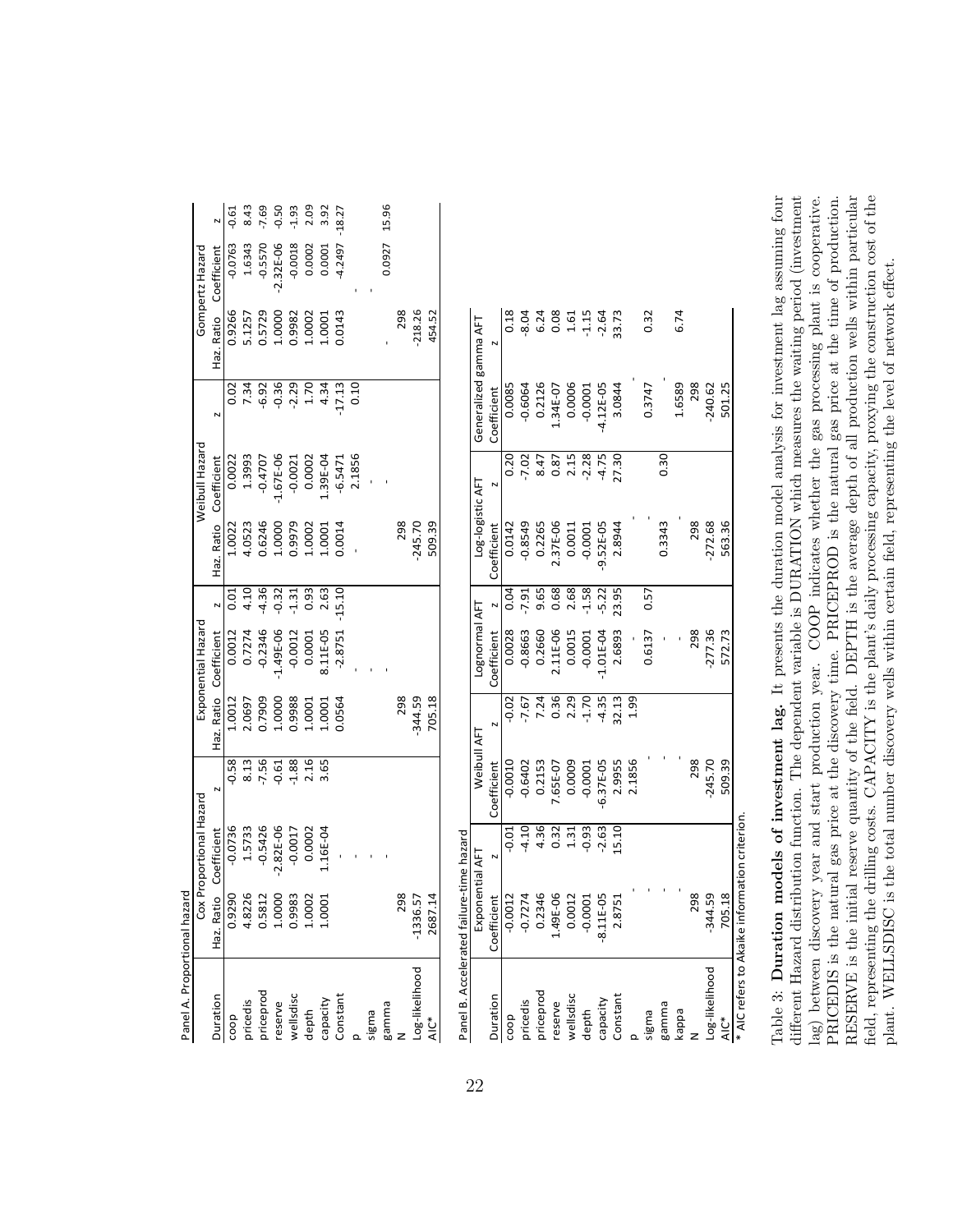Table [3](#page-21-0) presents the results from aforementioned four PH models in panel A and five AFT models in panel B. To determine which model is a better fit, the log-likelihood and Akaike information criterion (AIC) need to be calculated.[8](#page-22-0) Among four proportional hazard models, the Gompertz model is the best as it has the largest log-likelihood of −218.26 and smallest AIC of 454.52. Among five accelerated failure time models, the generalized gamma model is the best as it has the largest log-likelihood of  $-240.62$  and smallest AIC of 501.25. Overall, Gompertz PH model is a better fit than generalized gamma AFT model since it has larger log-likelihood and smaller AIC. Therefore, the focus of the analysis will be put on Gompertz model. In Gompertz model, gamma equals to 0.0927, greater than 0, which means the hazard rate of failure rises with time. As firms wait longer, they are more likely to stop waiting and start the investment.

The discovery price and production price have opposite effects on the investment lag. PRICEDIS has a hazard ratio of 5.13 in Gompertz model, which suggests that if the discovery price increases by one cent, the firms are roughly five times more likely to start the investment. This is consistent with hypothesis 4 and standard real option theory: as commodity price rises, firms

<span id="page-22-0"></span><sup>8</sup>When parametric hazard models are not nested in the data, model comparison using likelihood ratio or Wald test may not be appropriate. As such, [Akaike](#page-26-7) [\(1974\)](#page-26-7) proposed penalizing the log-likelihood to reflect the number of parameters being estimated in a particular model and comparing them. In generalized gamma model, I also test the hypothesis that  $\kappa = 0$  (test the appropriateness of the lognormal), and the hypothesis that  $\kappa = 1$ (test for the appropriateness of the Weibull). The z value for  $\kappa = 0$  is 6.74, suggesting suggesting that the lognormal model is not an appropriate model for analyzing investment lag. The p value for  $\kappa = 1$  is 0.74%, which provides some support for the Weibull model.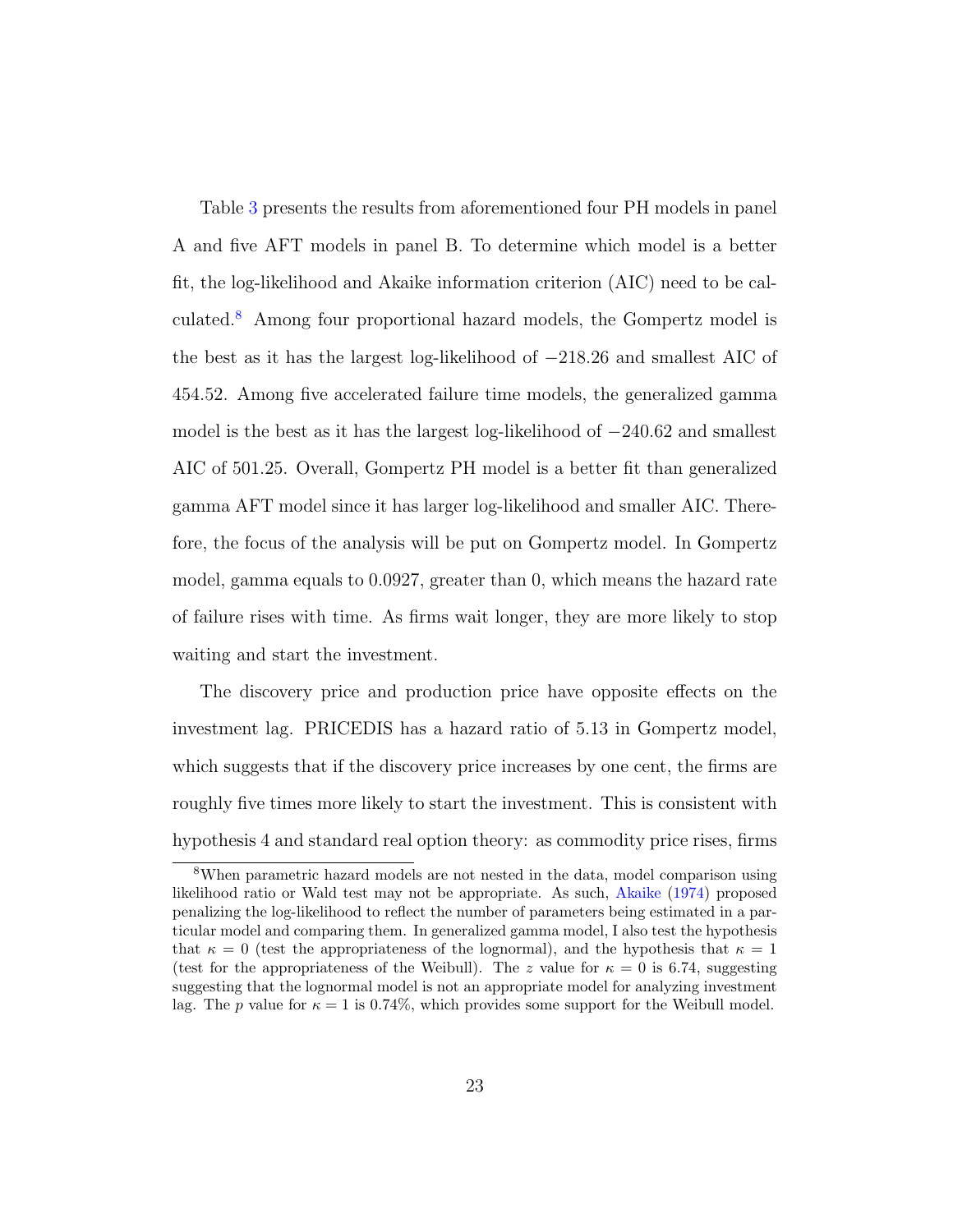are more likely to exercise the real option to invest. The negative coefficient of PRICEDIS in generalized gamma model also verifies that the price at discovery has negative effect on investment  $\log$ <sup>[9](#page-23-0)</sup>. One cent increase in the price at discovery would reduce the investment lag by 0.61 year. PRICEPROD has a hazard ratio of 0.57 indicating that firms are about 40% less likely to start the investment if the optimal real option exercise price increases by one cent. Generalized gamma model gives PRICEPROD a positive coefficient of 0.21 suggesting the price at production has a positive effect on investment lag. One cent increase in the price at production would increase the investment lag by 0.21 year. The intuition is that the price at the time of production represents the threshold or hurdle price for development, which increases with development costs. Normally, higher development cost entails longer waiting period.

Hypothesis 4 regarding the initial reserve is not strongly confirmed. The hazard ratio for reserves is one and insignificant. However, the covariate RESERVE has a negative coefficient,  $-2.32 \times 10^6$  which indicates the correct direction — negative effect of initial reserves on firms' investment lag. The extreme small coefficient is again caused by the large magnitude of reserves. WELLSDISC has a hazard ratio of 99.82% indicating that if the competition or network effect increases by one unit, firms are 0.18% less likely to start the

<span id="page-23-0"></span><sup>&</sup>lt;sup>9</sup>In Gompertz PH model and generalized gamma AFT model, the sign of coefficients are opposite because AFT model is expressed in terms of  $\ln t$ , the survival time (investment lag), whereas PH model is expressed as the hazard rate, the probability of the failure (investment)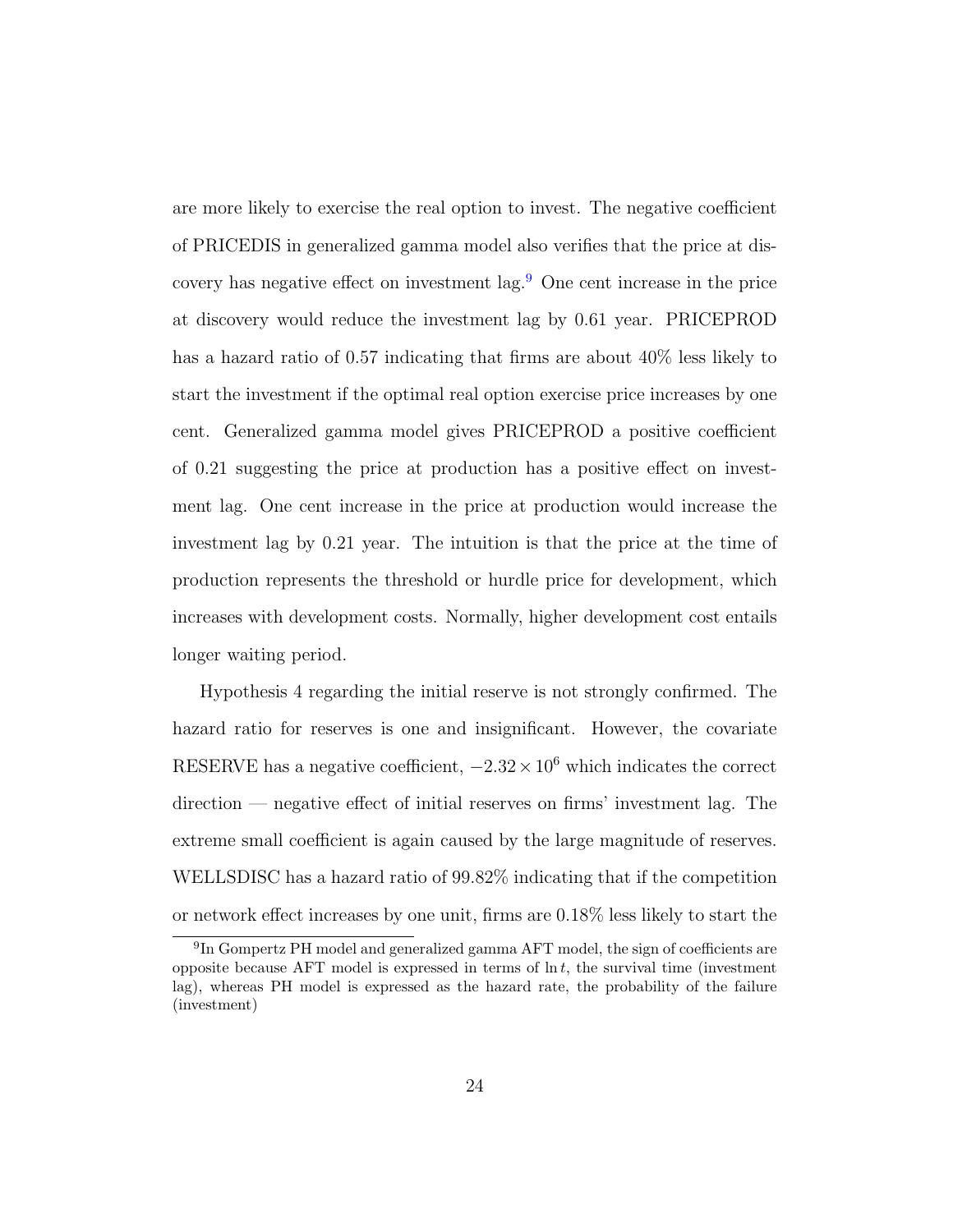investment. Although this negative effect of the network effect on investment lag is quite small, it supports [Novy-Marx](#page-28-4) [\(2007\)](#page-28-4) argument that in industries with opportunity cost and heterogeneity, competition is not enough to fully erode the real option value. Other factors such as the network effect may cause the investment lag to be even longer. The hazard ratios of average well depth, DEPTH and plant capacity, CAPACITY are slightly greater than one and statistically significant. Their effects on the firms' probability of investing are marginally positive.

### 4 Conclusion

The competitive real option literature has developed various equilibrium models (Bertrand, Cournot, or Stackelberg) for firms' investment decisions under competition. This research provides another equilibrium possibility — cooperative equilibrium in which firms share common production facility and both benefit from the network effect. Strong evidence is provided to show that firms investment decisions are strategic at least in the natural gas industry. Sometimes they compete with each other by investing earlier to preempt others. Sometimes, they may cooperate with each other in order to take the advantage of network effect. The choice between competition and cooperation may depend on two factors, real option exercise price (the price at which the production starts) and the level of competition or the network effect. Higher option exercise price will decrease the possibility of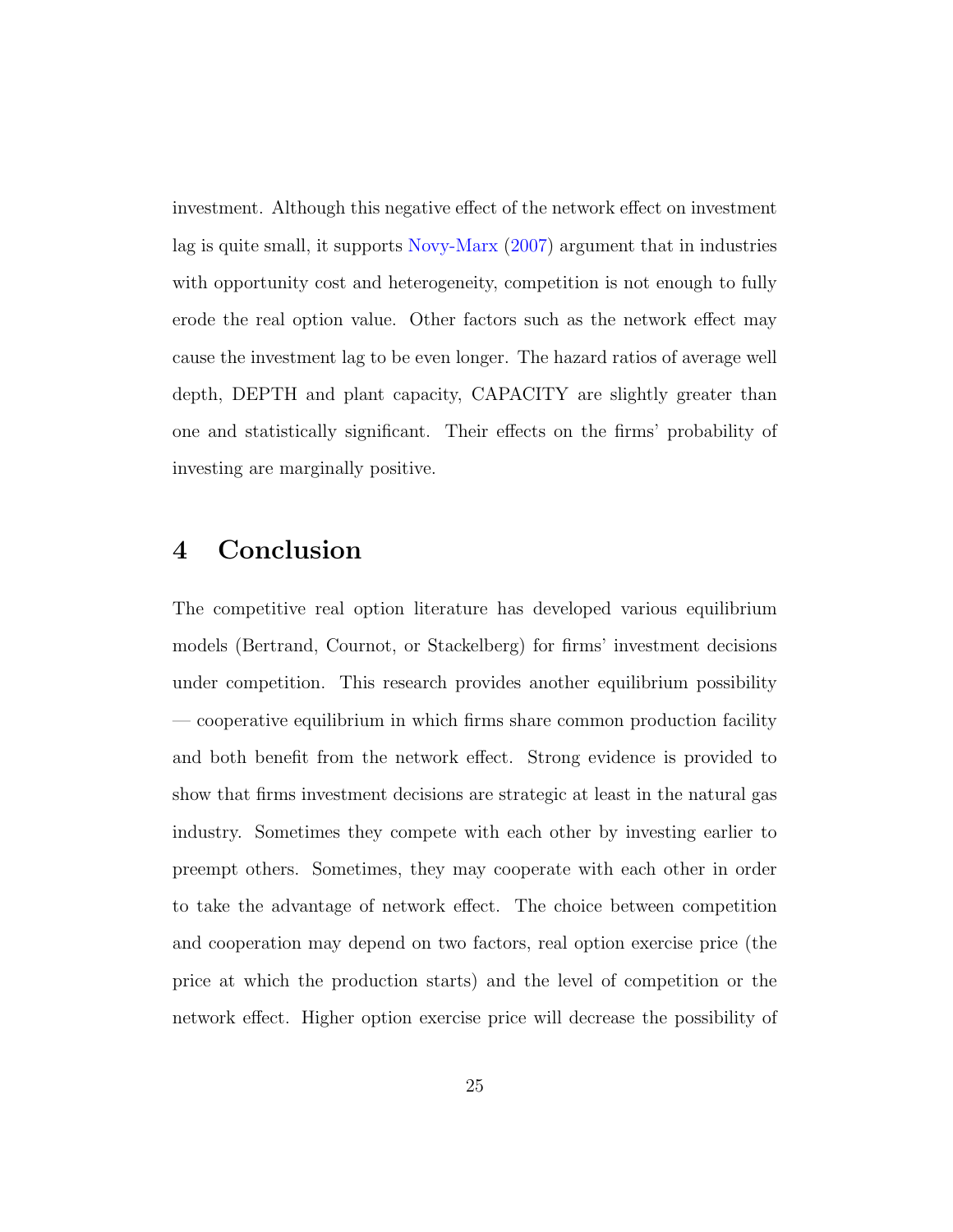cooperation, whereas higher network effect will increase the possibility of cooperation.

This research also provides the empirical evidence in favor of [Novy-Marx](#page-28-4) [\(2007\)](#page-28-4) argument. That is, in industries with significant opportunity costs such as oil and gas industry, supplier heterogeneity or network effect may offset the erosion effect of competition on real option value to delay the investment. Firms in these industries will not start investment once the NPV rises to zero. Instead, their investments are typically delayed. The duration the investment delay is affected by commodity price and the level of network effect. Commodity prices have a negative effect on the duration of investment lag. The network effect has an positive effect on the duration of investment lag.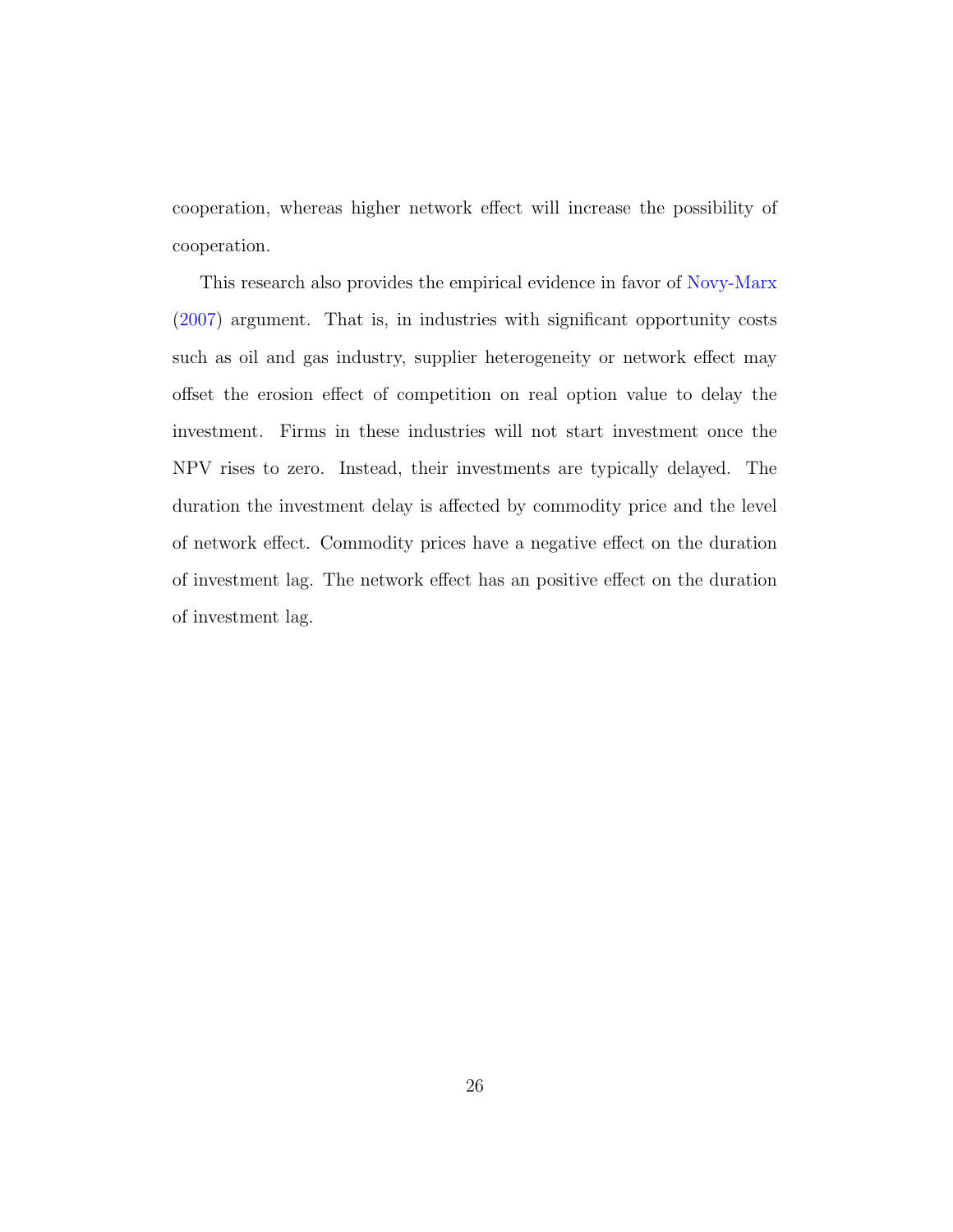### References

- <span id="page-26-7"></span>Akaike, H. (1974). A new look at the statistical model identification. IEEE Transaction and Automatic Control, AC-19:716–723.
- <span id="page-26-4"></span>Boyer, M., Lasserre, P., Mariotti, T., and Moreaux, M. (2001). Real options, preemption, and the dynamics of industry investments.
- <span id="page-26-0"></span>Brennan, M. J. and Schwartz, E. (1985). Evaluating natural resource investments. Journal of Business,  $58(2):135-157$ .
- <span id="page-26-5"></span>Bulan, L. T. (2005). Real options, irreversible investment and firm uncertainty: New evidence from u.s. firms. Review of Financial Economics, 14(3/4):255–279.
- <span id="page-26-6"></span>Bulan, L. T., Mayer, C. J., and Somerville, C. T. (2002). Irreversible investment, real options, and competition: Evidence from real estate development.
- <span id="page-26-3"></span>Capozza, D. R. and Sick, G. A. (1991). Valuing long-term leases: The option to redevelop. The Journal of Real Estate Finance and Economics, 4(2):209–223.
- <span id="page-26-2"></span>Dixit, A. (1995). Irreversible investment with uncertainty and scale economies. Journal of Economic Dynamics and Control, 19(1–2):327–350.
- <span id="page-26-1"></span>Dixit, A. K. and Pindyck, R. S. (1994). *Investment under Uncertainty*. Princeton University Press, Princeton, N.J.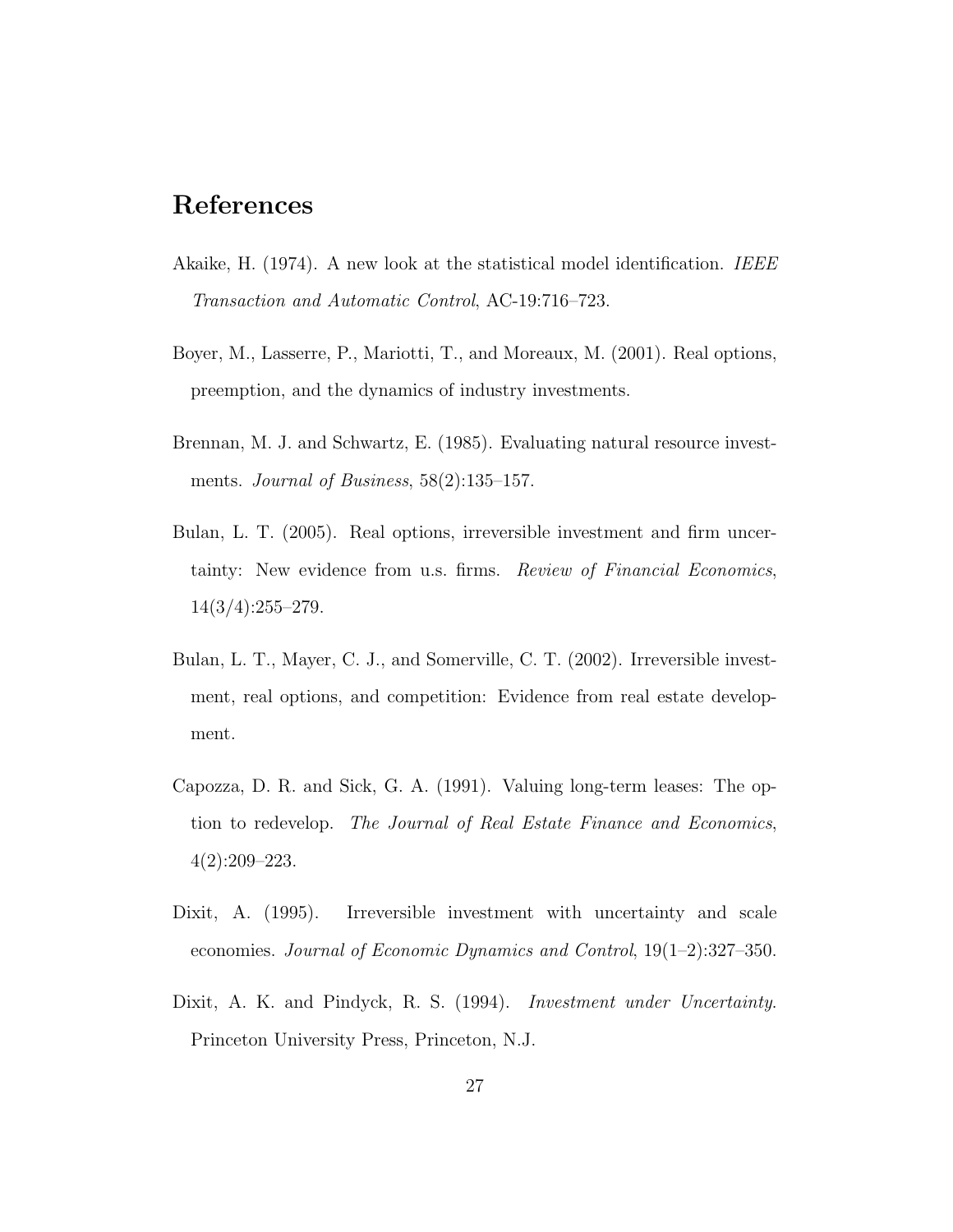- <span id="page-27-5"></span>Favero, C. A., Pesaran, M. H., and Sharma, S. (1994). A duration model of irreversible oil investment: Theory and empirical evidence. Journal of Applied Econometrics, 9:S95–S112.
- <span id="page-27-0"></span>Fudenberg, D. and Tirole, J. (1985). Preemption and rent equalization in the adoption of new technology. Review of Economic Studies, 52(170).
- <span id="page-27-3"></span>Garlappi, L. (2001). Preemption risk and the valuation of R&D ventures.
- <span id="page-27-1"></span>Grenadier, S. R. (1996). The strategic exercise of options: Development cascades and overbuilding in real estate markets. Journal of Finance,  $51(5):1653 - 1679.$
- <span id="page-27-2"></span>Grenadier, S. R. (2002). Option exercise games: An application to the equilibrium investment strategies of firms. Review of Financial Studies, 15(3):691–721.
- <span id="page-27-4"></span>Huisman, K. J. M. and Kort, P. M. (2004). Strategic technology adoption taking into account future technological improvements: A real options approach. European Journal of Operational Research, 159(3):705–728.
- <span id="page-27-6"></span>Hurn, A. S. and Wright, R. E. (1994). Geology or economics? testing models of irreversible investment using north sea oil data. The Economic Journal, 104(423):363–371.
- <span id="page-27-7"></span>Kiefer, N. M. (1988). Economic duration data and hazard functions. Journal of Economic Literature, 26(2):646–679.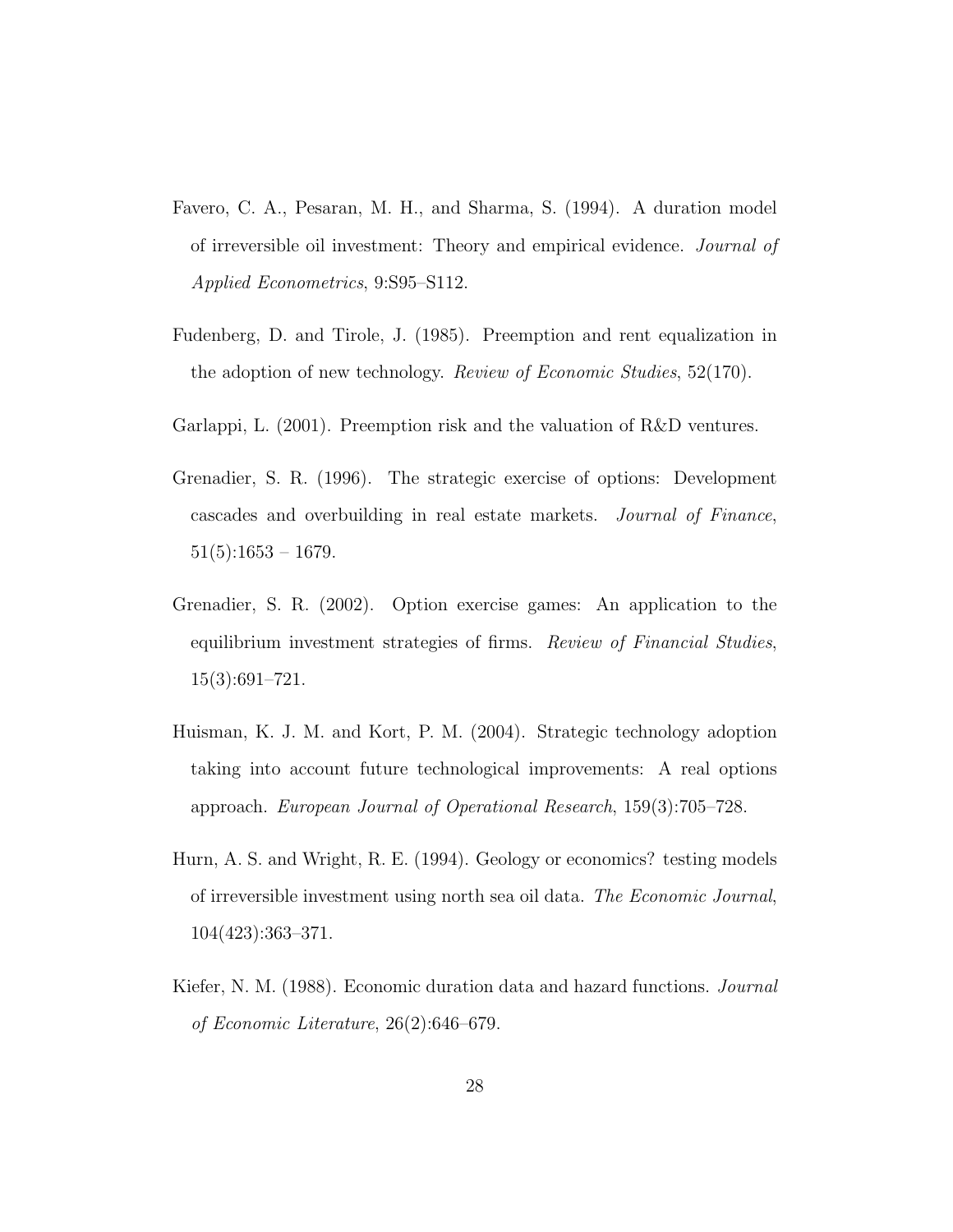- <span id="page-28-7"></span>Kogan, L. (2001). An equilibrium model of irreversible investment. Journal of Financial Economics, 62:201–245.
- <span id="page-28-3"></span>Lambrecht, B. and Perraudin, W. (2003). Real options and preemption under incomplete information. Journal of Economic Dynamics and Control, 27(4):619–643.
- <span id="page-28-6"></span>Leahy, J. V. (1993). Investment in competitive equilibrium: the optimality of myopic behavior. Quarterly Journal of Economics, 108(4):1105–1133.
- <span id="page-28-5"></span>Lee, E. T. and Wang, J. W. (2003). Statistical Methods for Survival Data Analysis. New York: Wiley, 3rd edition.
- <span id="page-28-1"></span>Mason, R. and Weeds, H. (2005). Can greater uncertainty hasten investment? Formerly: "Irreversible Investment with Strategic Interactions" and "Networks, Options and Pre-emption".
- <span id="page-28-2"></span>Murto, P. and Keppo, J. (2002). A game model of irreversible investment under uncertainty. International Game Theory Review, 40(2):127–140.
- <span id="page-28-4"></span>Novy-Marx, R. (2007). An equilibrium model of investment under uncertainty. The review of Financial Studies, 20(5):1461–1502.
- <span id="page-28-0"></span>Sick, G. A. (1995). Real options. In Jarrow, R., Maksimovic, V., and Ziemba, W. T., editors, Finance, volume 9 of Handbooks in Operations Research and Management Science, chapter 21, pages 631–691. North Holland.